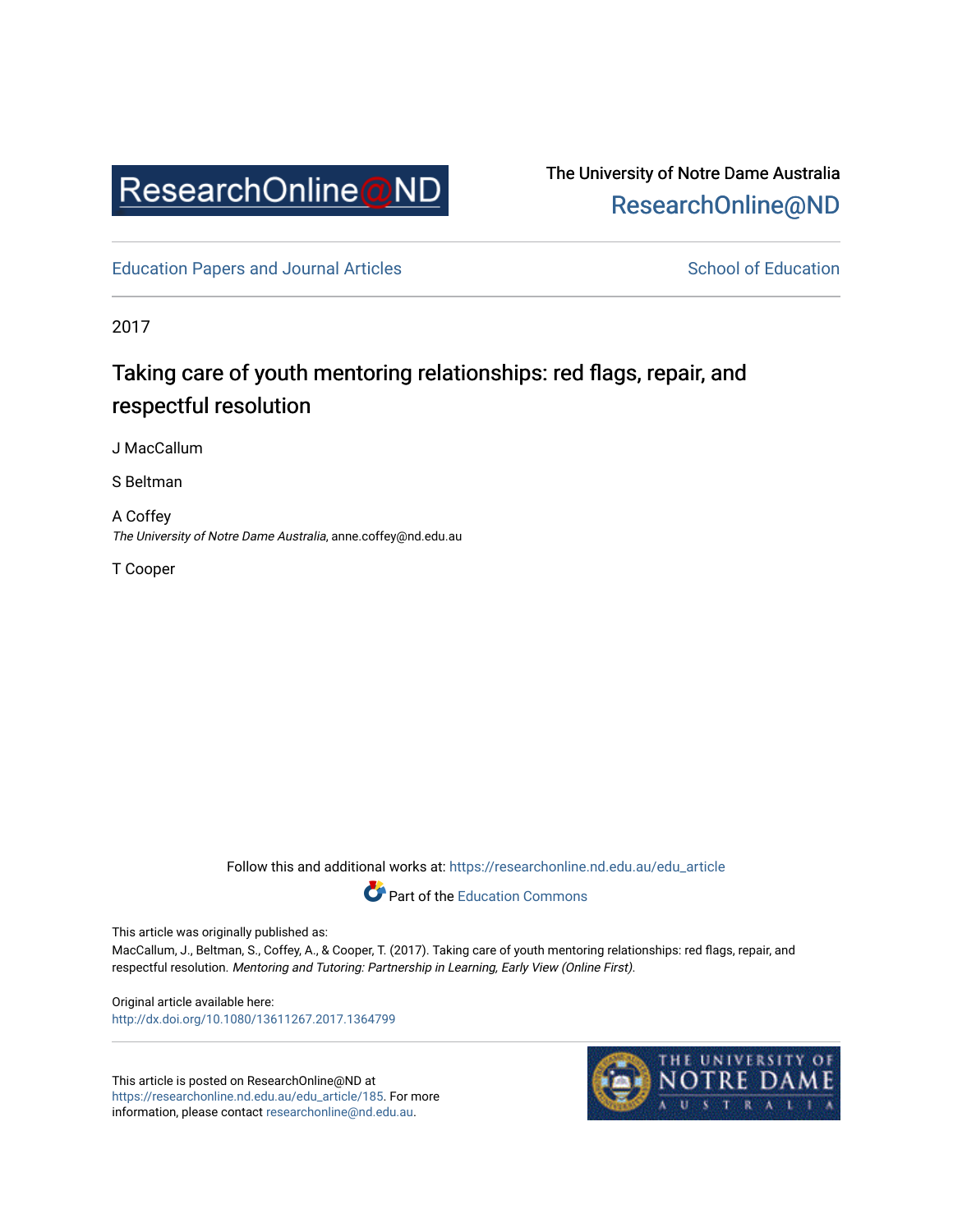This is an Accepted Manuscript of an article published online in *Mentoring &Tutoring: Partnership in Learning* on August 21, 2017, available online:

<http://dx.doi.org/10.1080/13611267.2017.1364799>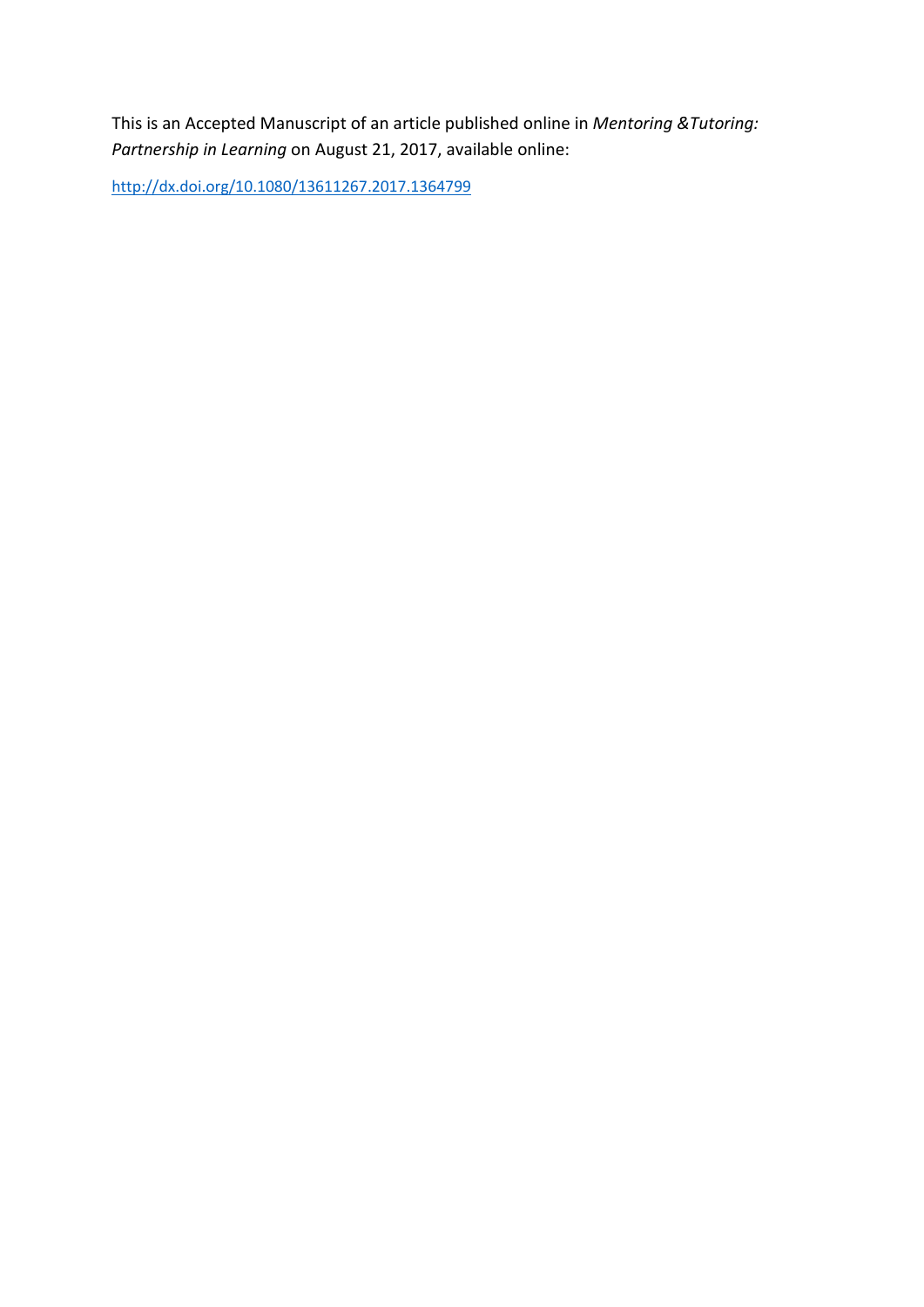ORIGINALLY SUBMITTED: March 22, 2016 REVISED: October 31, 2016 ACCEPTED: January 27, 2017

# **Taking Care of Youth Mentoring Relationships: Red Flags, Repair and Respectful Resolution**

Judith MacCallum, Susan Beltman, Anne Coffey, and Trudi Cooper

CORRESPONDING AUTHOR: Judith MacCallum Murdoch University, School of Education Murdoch, WA 6150, Australia Tel: +61 8 93607847 Email: [j.maccallum@murdoch.edu.au](mailto:j.maccallum@murdoch.edu.au)

Susan Beltman Curtin University, School of Education Kent St, Bentley, WA 6102, Australia Tel: +61 8 92662161 Email: [S.Beltman@curtin.edu.au](mailto:S.Beltman@curtin.edu.au)

Anne Coffey University of Notre Dame Australia, School of Education PO Box 1225, Fremantle, WA 6959, Australia Tel: +61 8 94330153 Email: [Anne.coffey@nd.edu.au](mailto:Anne.coffey@nd.edu.au)

Trudi Cooper Edith Cowan University, School of Arts and Humanities 270 Joondalup Drive, Joondalup WA 6027, Australia Tel: +61 8 63045637 Email: [t.cooper@ecu.edu.au](mailto:t.cooper@ecu.edu.au)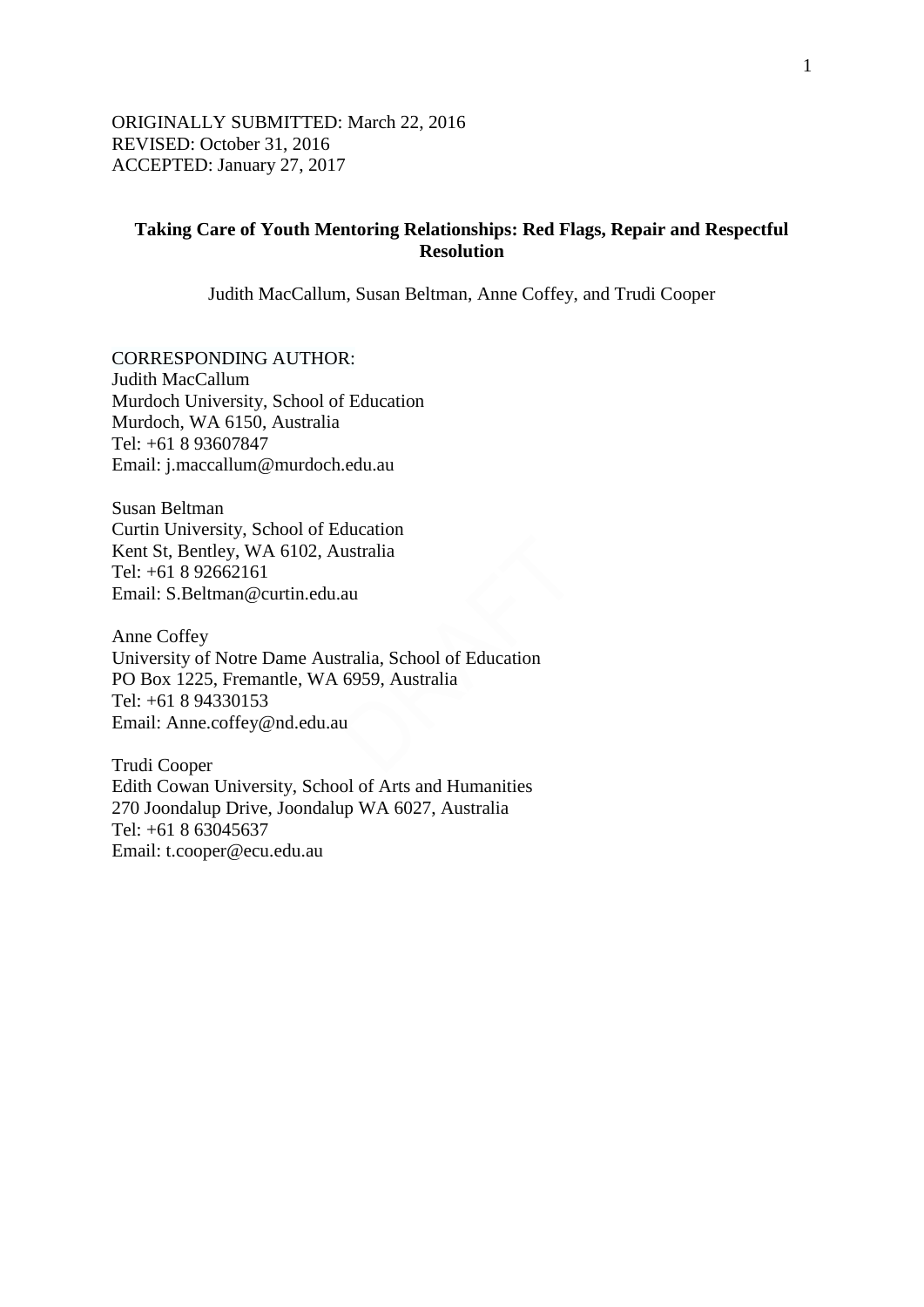#### **Abstract**

Mentoring is portrayed in the literature as benefiting young people, but ineffective or early termination of youth mentoring relationships can be detrimental. Researchers have not adequately explored issues surrounding the breakdown of youth mentoring relationships. Underpinned by a socio-ecological perspective, in this exploratory study we consider the various contexts within which these important relationships exist and identify early warning signs or *red flags* that a mentoring relationship is struggling. We interviewed mentees, mentors, and coordinators from four Western Australian youth mentoring programs about their experiences of mentoring relationships. Our findings suggest that red flags and repair strategies may be specific to particular programs, and that program coordinators play an important role in supporting relationships. Our research will help youth mentoring programs work toward early intervention strategies or appropriate and respectful termination of a relationship.

*Keywords:* youth, mentoring relationship, breakdown, program support

**Acknowledgement**: This work was supported by the WA Department of Local Government and Communities as part of the WA Youth Mentoring Reform Project with funds provided by the Australian Government.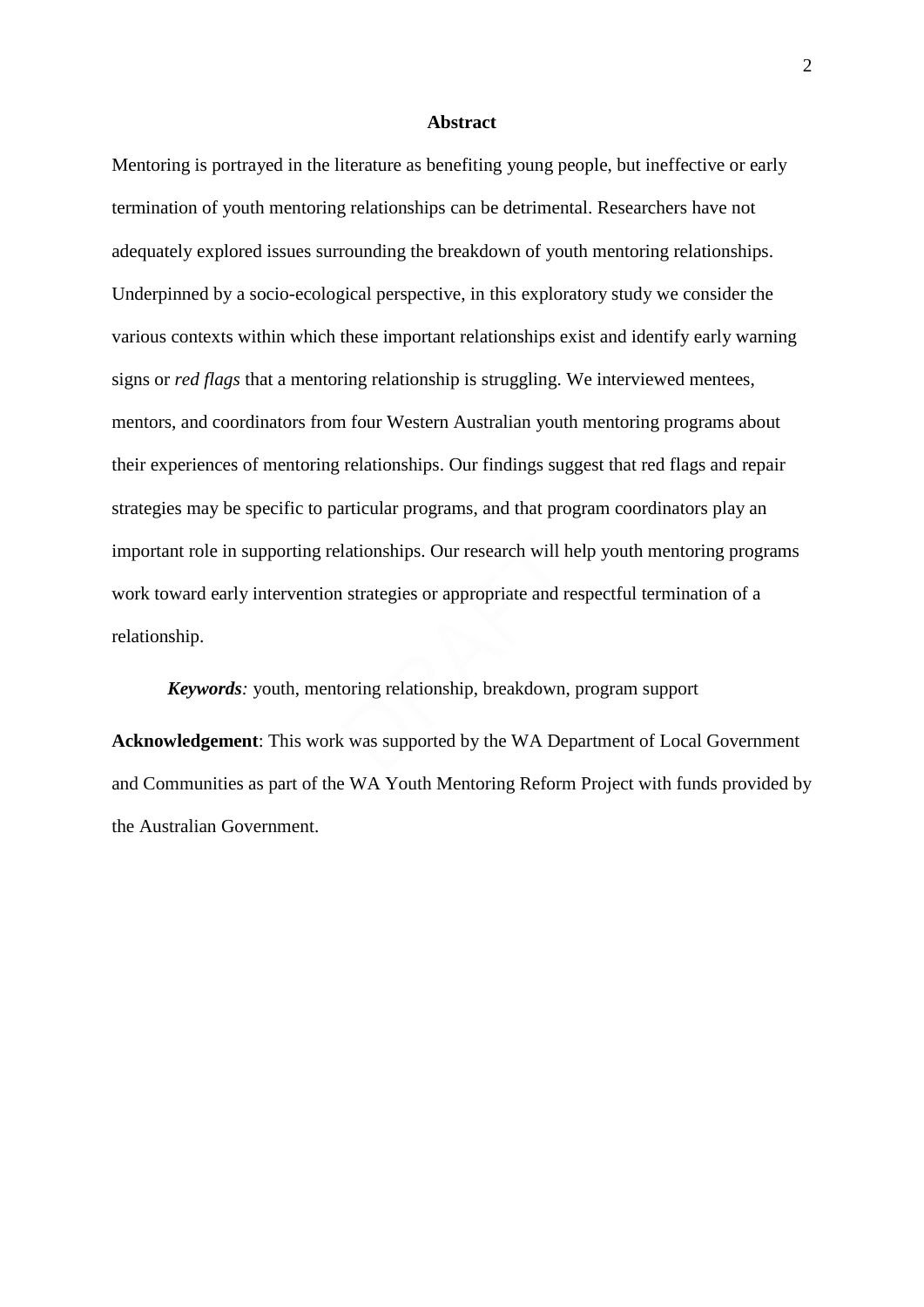#### **Introduction**

Mentoring is a key strategy for supporting young people, especially those experiencing disadvantage (DuBois, Portillo, Rhodes, Silverthorn, & Valentine, 2011). Although the mentoring relationship is put forward as the core of mentoring (Rhodes, 2005; Rhodes & Dubois, 2008), how to support these relationships is rarely made explicit. Thus Spencer (2007) argued that "the untold story is what happens when mentoring relationships do not go well" (pp. 331-332). If young people are not to be harmed by a failing mentoring relationship it is important to better understand these issues. Despite acknowledgement of the detrimental effect of ineffective or early termination of youth mentoring relationships (e.g. Freedman, 1995; Grossman & Rhodes, 2002; Rhodes, Liang, & Spencer, 2009; Struchen & Porta, 1997) and findings that a high proportion of relationships do not last more than a few weeks or months (Rhodes, 2002; Schwartz, Rhodes, Spencer, & Grossman, 2013), there has been little research into how to identify mentoring relationships at risk of early breakdown, or those showing signs of breaking down, and what kind of support can ameliorate the outcomes for mentees and mentors when relationships end prematurely. Rhodes (2005) pointed out that characteristics of mentors and mentees and their context may affect the quality and duration of their relationship, and also points to the importance of program quality (such as selection, training, and supervision of mentors). Thus it is vital to understand early indicators of a relationship that is not going well and successful strategies programs have used to minimize harm in these circumstances.

In our paper, we report an exploratory study to address the following research questions: (a) What are the *red flags* or signs that indicate that a mentoring relationship is at risk of breakdown? and, (b) What strategies can be used to respond to red flags in order to repair a relationship or ameliorate the impact of a relationship breaking down?

# **Background**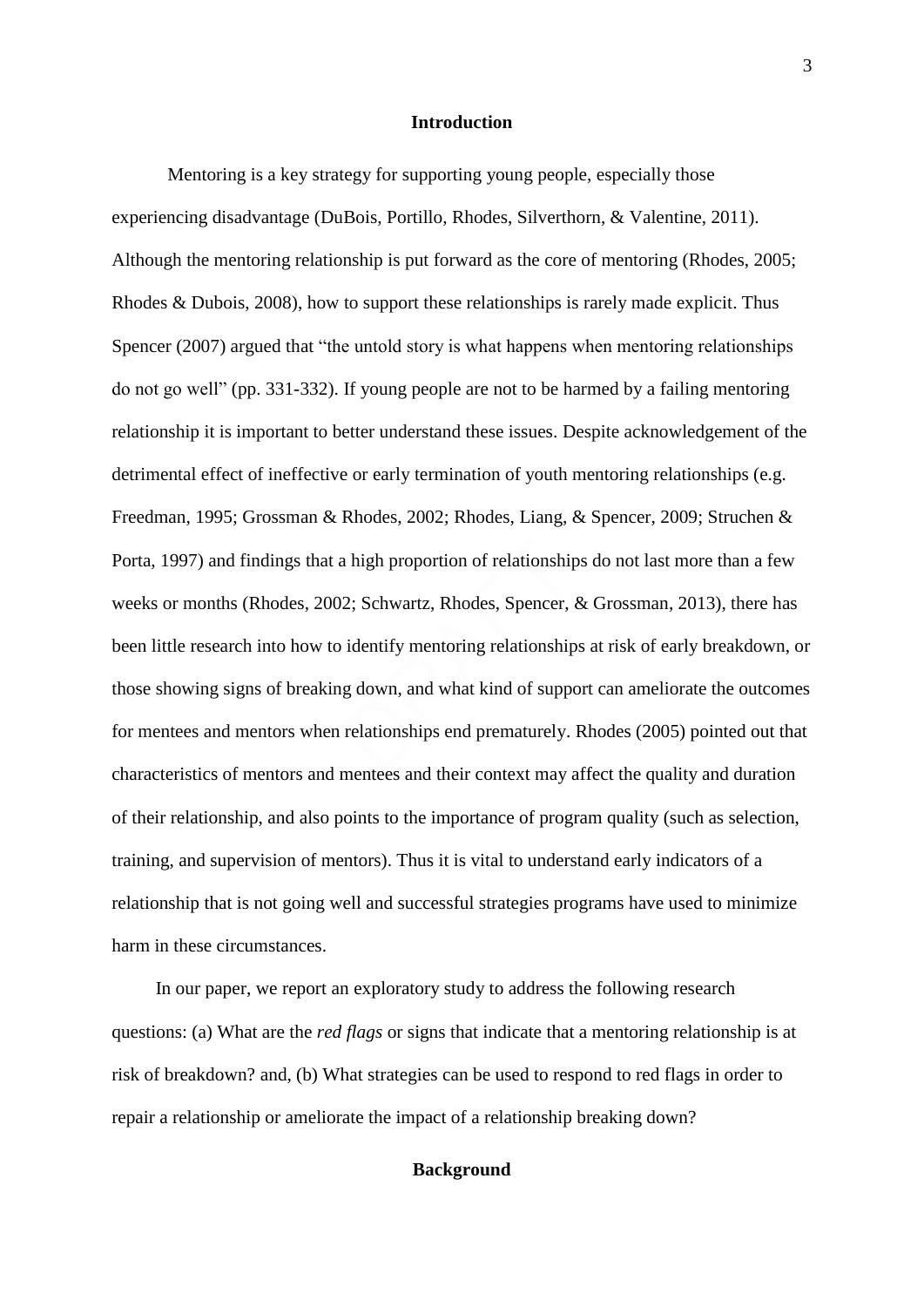Researchers have focused on mentor-mentee relationship quality to understand what makes mentoring effective (e.g. Karcher, Nakkula, & Harris, 2005; Morrow & Styles, 1995). Fewer have examined why mentoring relationships might break down. The main factors found to be related to mentoring relationships not going well or being unsuccessful are:

- mentor-mentee communication difficulties or inability to make a connection (Martin & Sifers, 2012; Morrow & Styles, 1995; Shelmerdine & Louw, 2008; Shpigelman & Gill, 2013; Spencer, 2007);
- mentor intervention style (St-Jean & Audet, 2013);
- level of mentor expertise and skills (Eby, Durley, Evans, & Ragins, 2008; Eby, McManus, Simon, & Russell, 2000; Spencer, 2007);
- perceived lack of mentee motivation (Spencer, 2007);
- poor mentor training and low confidence (Schwartz et al., 2013);
- unfulfilled expectations of the program (Spencer, 2007);
- mentee abandonment or mentor too busy (Schwartz et al., 2013; Spencer, 2007);
- meeting time issues (Martin & Sifers, 2012); and
- inadequate or inappropriate program and family support (Martin & Sifers, 2012; Spencer, 2007).

It is notable that in all these studies, researchers report factors related to mentors and mentees and how they interacted, but in only three studies researchers report factors outside the relationship. The factors outside the relationship identified in these three studies provide evidence that both aspects of the relationship and the context of the mentoring program may contribute to breakdown. In the first of these studies, Spencer (2007) interviewed 31 participants from two Big Brothers Big Sisters (BBBS) of America community-based mentoring programs. These were selected because the relationship had not lasted the minimum of the one year set by the program, and therefore the study focused on why the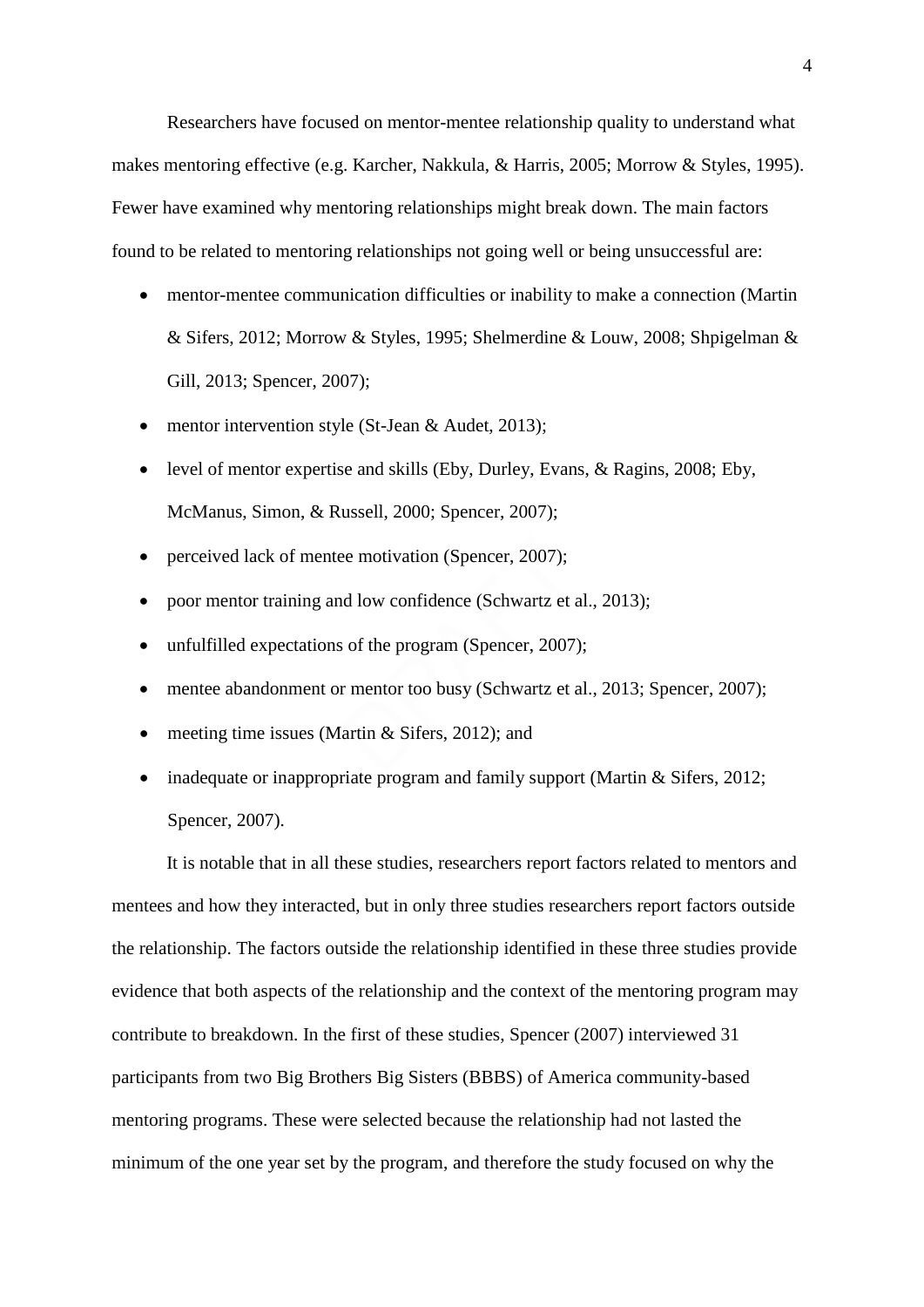relationships terminated early and on participants' understanding of the impact on them of early termination. Four of six themes identified from Spencer's study focused on mentors and mentees and included mentor or mentee abandonment, perceived lack of mentee motivation, unfulfilled expectations, and deficiencies in mentor relational skills including the inability to bridge cultural divides. The remaining two themes focused on aspects outside the relationship: family interference and inadequate agency support. In comparison, Martin and Sifers (2012) conducted a second North American study surveying mentors of BBBS programs and found that mentor satisfaction was related to training, confidence about engaging in a mentoring relationship, and ongoing support by the agency. In a third study which surveyed young people, who had chosen their mentors from available social networks, Schwartz et al. (2013) found a high proportion of enduring relationships with positive outcomes. In an interview subsample, 20% reported relationships breaking down or ending prematurely. In these cases, young people thought the mentors were too busy to meet or provide the support they wanted, or that changes in other relationships within the social networks had negatively impacted the mentoring relationship. Thus it is important to consider factors both inside and outside a mentoring relationship.

Various methodologies have been used to examine different questions about mentoring relationships that were not going well. For example, Spencer (2007) examined why the relationship ended early through interviews with mentors and mentees, Shelmerdine and Louw (2008) researched experiences of mentoring through interviews of mentors and mentees, while Schwartz, et al. (2013) interviewed only mentees. Eby and colleagues (2000, 2008) elucidated positive and negative experiences of mentors and protégés using a survey, and Martin and Sifer (2012) identified barriers to a good relationship through open-ended questions on a mentor survey. Shpigelman and Gill (2013) compared successful and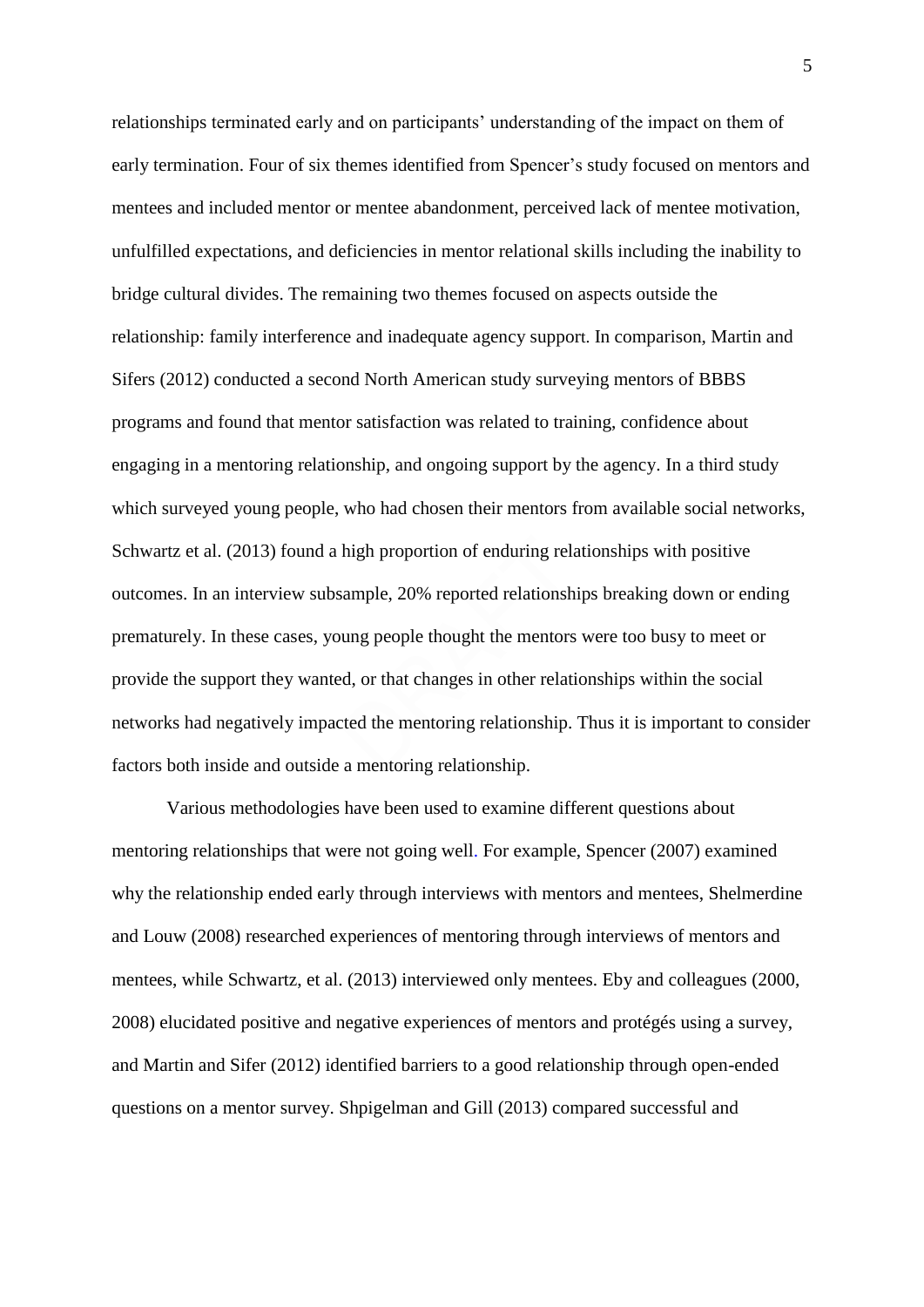unsuccessful e-mentoring relationship pairs for young people with disabilities through an analysis of their online messages and a post-evaluation survey.

None of the mentoring studies reviewed included program coordinators as research participants. MacCallum and Beltman (2003) drew attention to the important support role played by program coordinators in Australian youth mentoring programs. This role is also evident in practical manuals and guidelines for effective practice that regard it as an aspect of program quality (e.g. AYMN, 2012; Jucovy, 2007). In this regard, recruitment, selection and training of mentors are the main focus with some reference to ongoing support of mentors to help mentors build relationships with young people.

It is possible that the research focus on the mentor-mentee relationship has led to a relative neglect of other factors outside the mentoring relationship that adversely affect the quality and longevity of mentoring relationships. In critiquing this focus, Cavell and Elledge (2014) challenged the emphasis on the mentoring relationship (*mentoring as relationship*) as the mechanism of change in mentoring, and suggest *mentoring as context* as an alternative way to view mentoring. Considering mentoring as context affirms the importance of looking beyond the mentoring relationship for mechanisms of success and breakdown. In particular, the way the program and community interact with the mentors and young people become important aspects of study.

In order to enable a broader understanding of unsuccessful mentoring relationships we draw on socio-ecological perspectives (e.g. Bronfenbrenner, 1979; Rogoff, 2003). These emphasize the interdependence of individual and social processes: individuals learn, develop and act in sociocultural contexts and in interaction with others. Thus mentoring relationships comprise the mentor, the mentee (young person), plus their interactions, each of these interacting with the mentoring program (Deutsch & Spencer, 2009). Mentoring programs also exist in a wider community (including schools, families and activity settings), and each of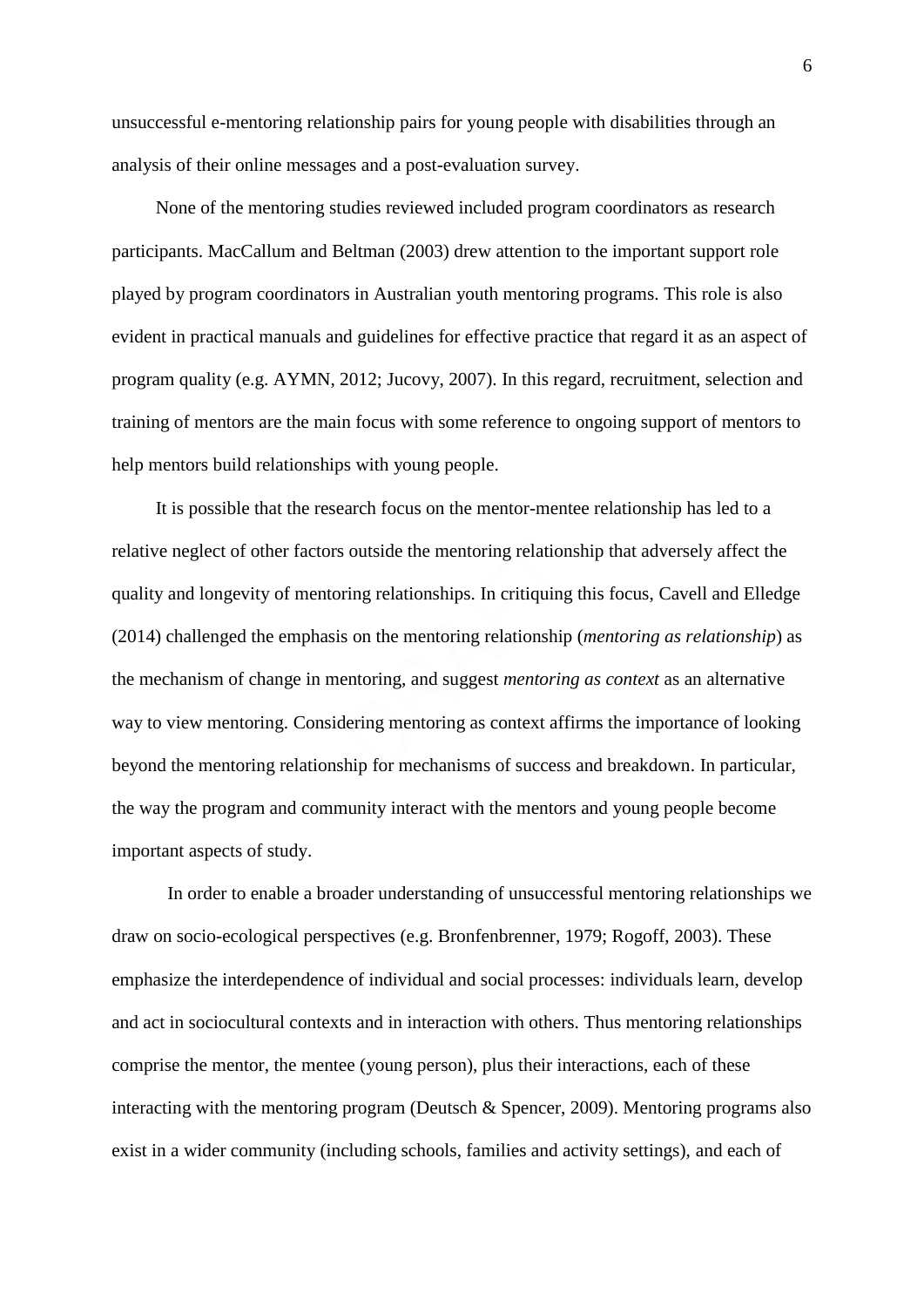these institutions also interacts with each of the other elements. Building on Deutsch and Spencer's (2009) model and drawing on Bronfenbrenner's (1979) systems and Rogoff's (2003) notion of analytic levels (individual, inter-individual and community) the mentoring interrelationships and contexts can be represented as in Figure 1. The interactions between mentoring programs and institutions in the wider community context are potentially as important as the characteristics of and interactions between the mentor and mentee to both the breakdown of mentoring relationships and to the development of strategies to prevent breakdown. In this study we explore the ways in which the multiple contexts shape the nature of the mentoring relationship.



*Figure 1*. Contexts of the mentoring relationship.

## **Method**

A socio-ecological perspective forms the conceptual framework for our study and the research methods were informed by an interpretivist world view (Crotty, 1998). The goal of interpretive social science is to develop an understanding of the complexity of the lived experience from the perspective of those living it. With interpretive inquiry the researcher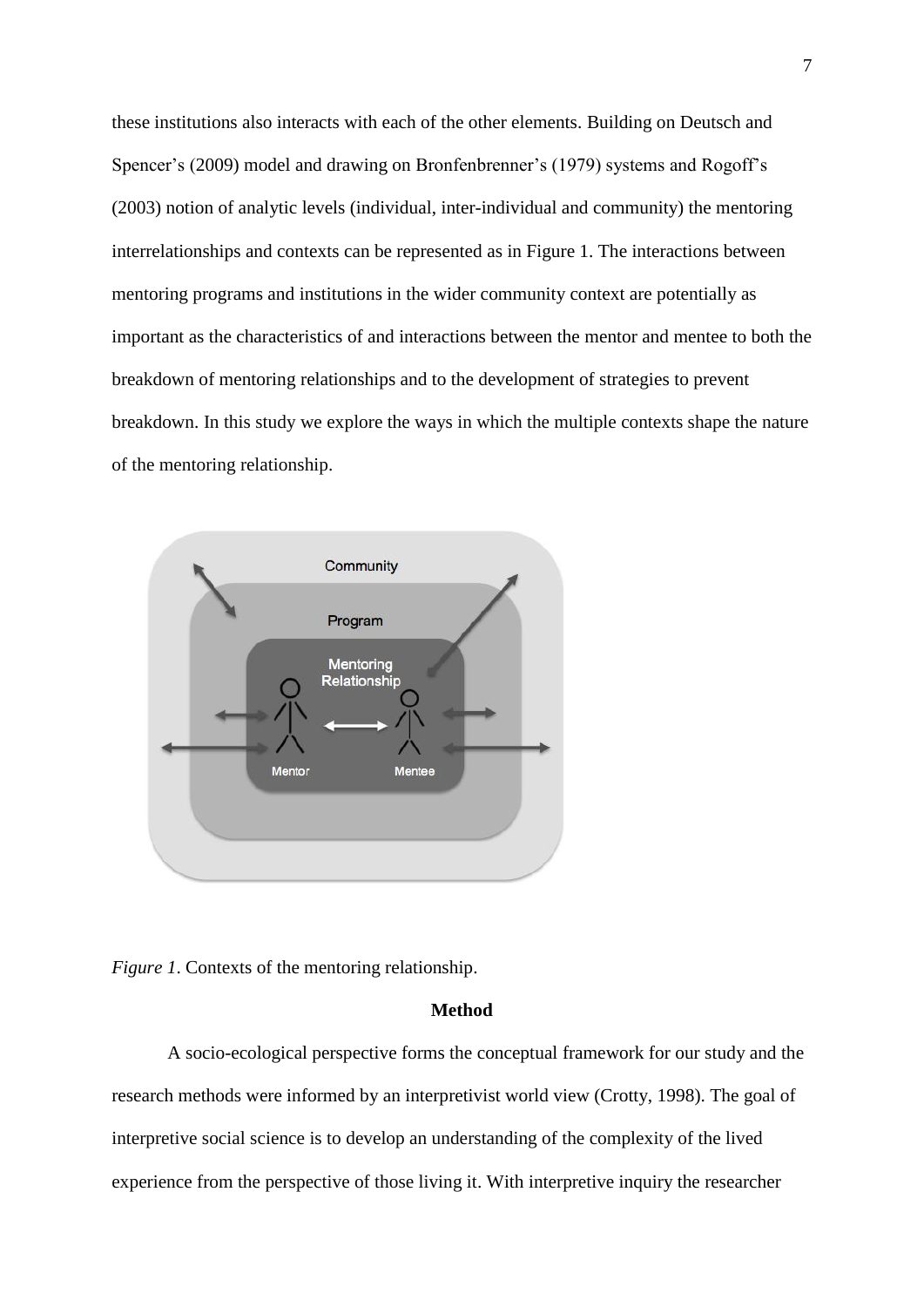endeavors to determine what is meaningful to those being studied and how they make sense of their social reality (Neuman, 2006). From a methodological standpoint, an interpretivist approach requires researchers to take the perspective of those studied (Crotty, 1998). The researcher does not commence their research with a preconceived view but rather allows ideas to emerge from the milieu being investigated. Youth mentoring programs are diverse in focus and setting. Differences in focus and setting may influence conceptions of the ideal type of relationship between mentors and mentees and the methods used by mentors in their interactions with mentees. We were keen to develop a sense of the lived experiences of program coordinators, mentors, and young people who had participated in mentoring programs, particularly their experiences of relationships that were not going well and the meanings they attributed to this experience.

## **The Programs**

We drew data from four Australian programs using volunteer mentors for young people aged 12-18 years. The sample was purposive, selected for maximal variation, to represent contrasting youth mentoring contexts. All programs met the Australian Youth Mentoring Benchmarks (AYMN, 2012), a self-report indicator of program quality. Programs A and B were community-based, and Programs C and D were school-based (i.e. operated during school time, and one operated exclusively online). In each case, volunteer mentors were supported by program staff, although the form of that support varied between programs. Differences in the focus of the relationship (person- vs. task-focused) and choice of activities are represented in Figure 2.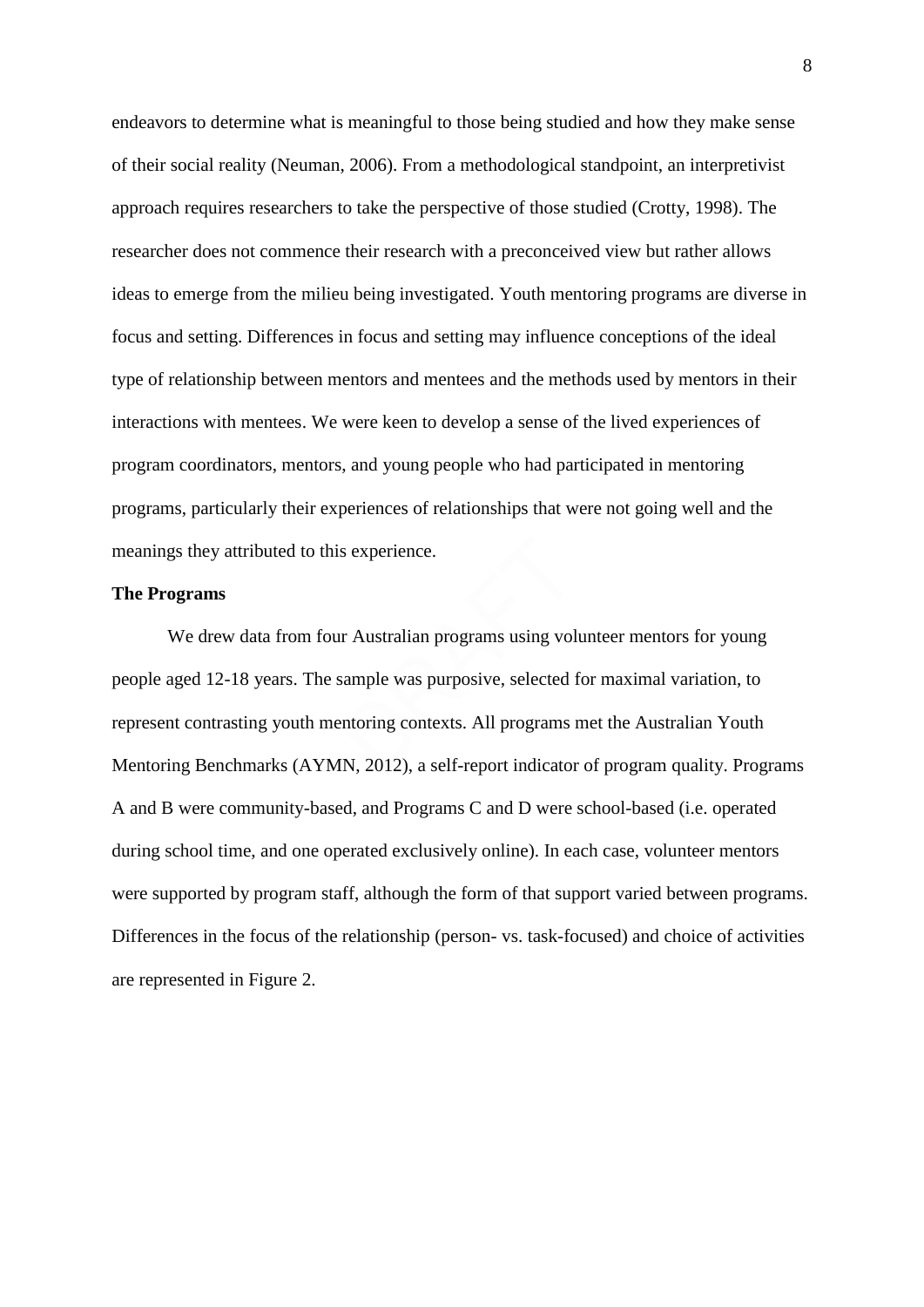

*Figure 2.* Characteristics of the four mentoring programs investigated in this study.

In Program A, a community-based program, the focus of the mentoring relationship began with the young person's interests and concerns and developed as a relationship that offered support and role modelling. Mentors were encouraged to form a trusting *friendshiplike* relationship with the young person, which necessitated a personal relationship between mentor and mentee. Activities took place in a variety of open community settings such as parks, shopping centres, leisure centres or coffee shops. Mentors were expected to commit to a relationship with the mentee of at least twelve months.

Program B was also a community-based program in which the focus of the mentoring relationship was on the broad goal of life-skill development. In this program, the area of focus was negotiated with the young person through their interactions with program staff. Mentors maintained a supportive but less intimate relationship with the mentees. Mentees were encouraged to discuss their personal feelings with counsellors rather than mentors. The usual length of the mentoring relationship was twelve months so that young people could experience a *natural end* to the relationship.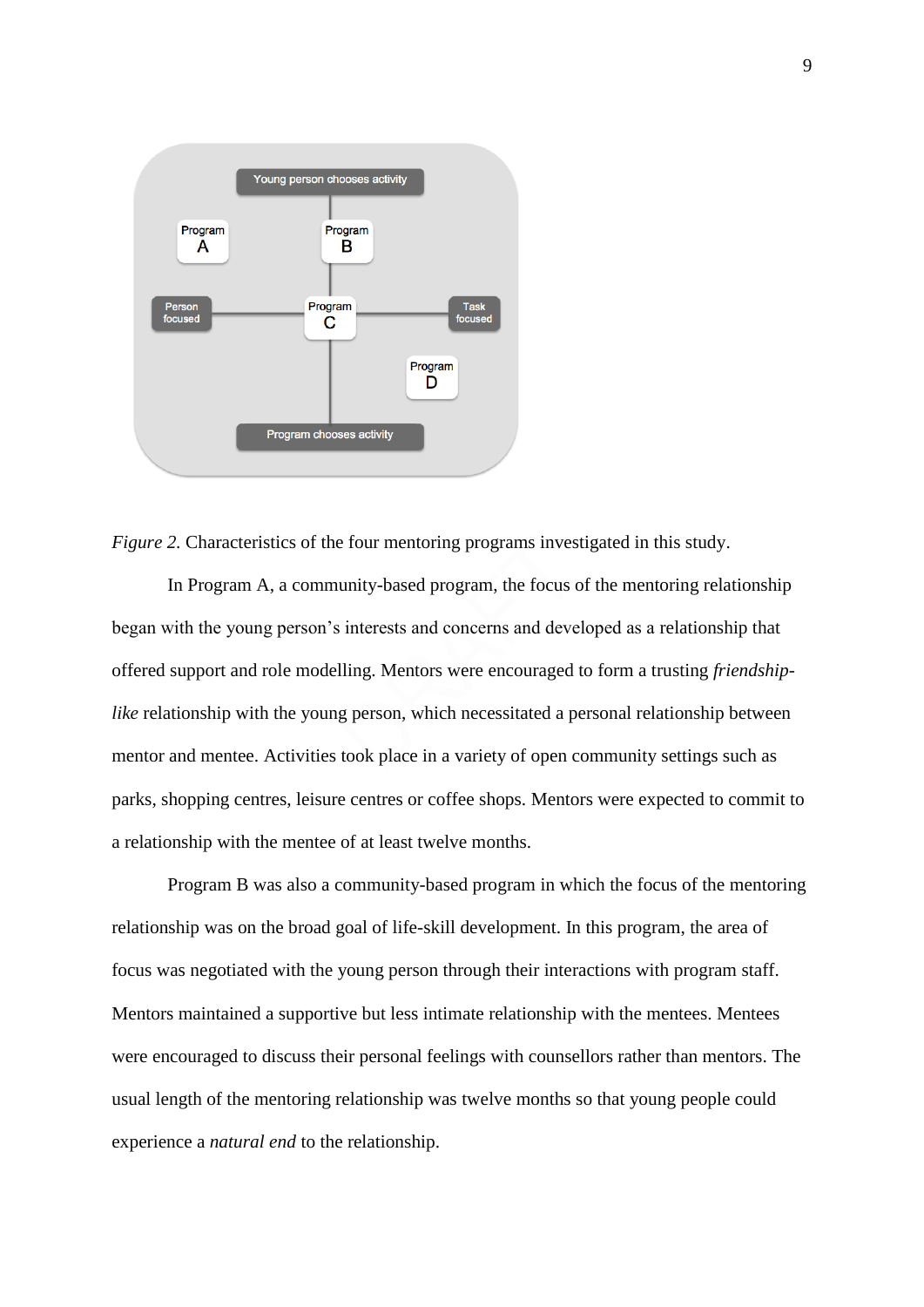Program C was a school-based program with a major focus on literacy development. However, if a young person had other concerns or worries they wished to share with their mentor, the program allowed the mentor to focus on the young person's concern and also allowed the young person to explore personal situations of their own choosing. In this program the mentors followed the young person's lead, and in some instances would maintain an impersonal task-focused relationship whilst in other instances a more personal relationship of trust would develop in which the young person would discuss personal issues. The length of a relationship was on a needs basis and could be months to several years, but mentors and mentees were expected to meet only within the school environment.

Program D was also a school-based program and conducted on-line during school hours. The goals and activities defined by the program were tightly focused on supporting the young person to make informed career choices. Supervisors strongly discouraged mentors from discussions not directly related to this goal. Hence mentors were not encouraged to form personal relationships with the mentee but rather were expected to maintain a formal relationship. Once the mentoring relationship concluded at the end of the program, the policy of this program precluded further contact between the mentor and young person.

# **The Participants**

After the four programs were identified, we invited program staff to participate and to provide contacts so that mentors and mentees could be invited to participate in our study. The number of volunteer mentors and mentees was less than planned, and this has been identified as an ongoing difficulty in researching this sensitive area (Spencer, 2007) and is a limitation of our study. The reasons and implications are explored further later in this section and in the discussion.

Sixteen (16) participants agreed to take part in our study, and comprised six coordinators or program staff (five female, one male), six mentors (two female, four male)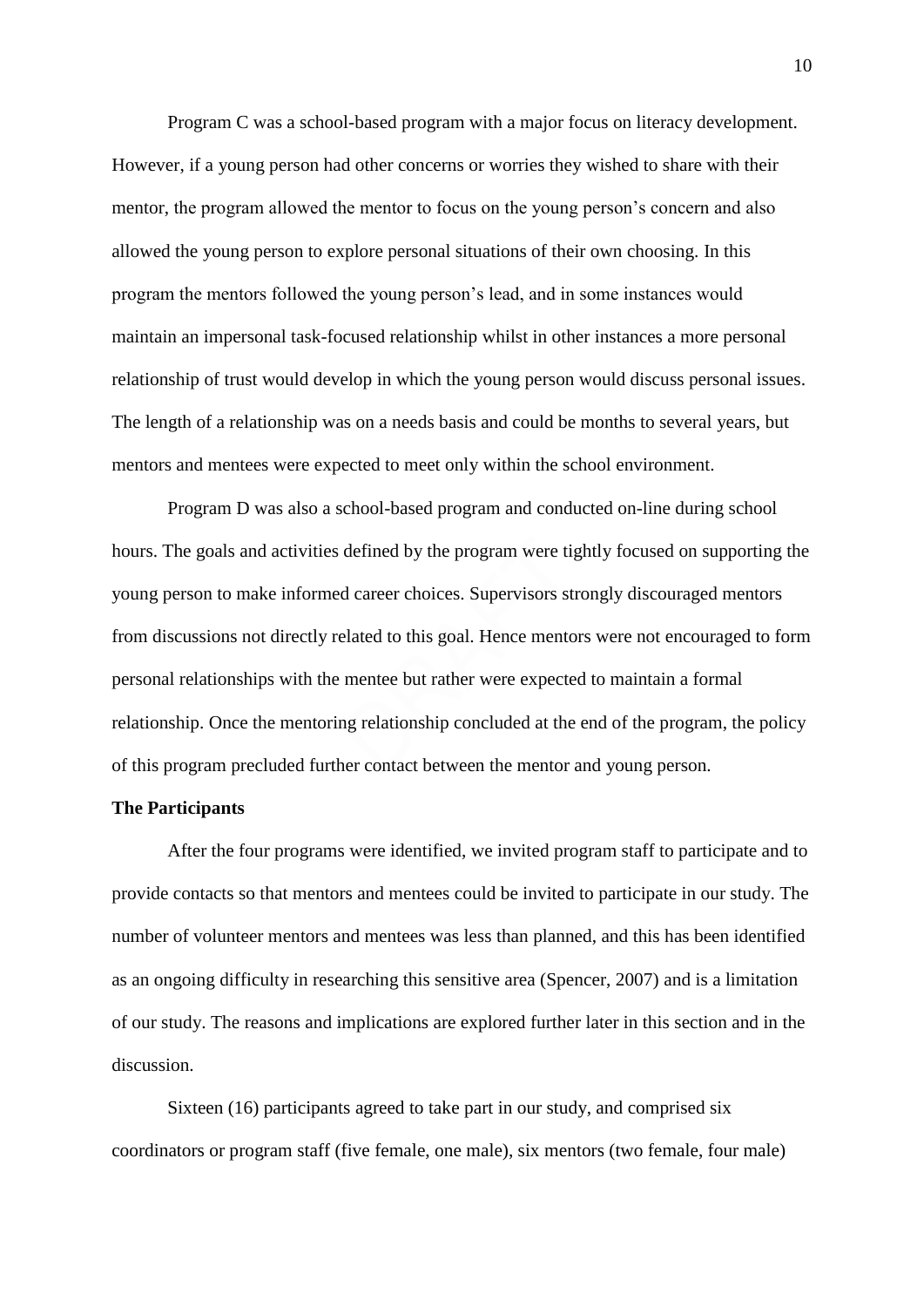and four young people (one female, three male), across the four programs. In Table 1 we indicate the distribution of participants across programs. Coordinators have a key role in recruitment, training and support of mentors and mentees (AYMN, 2012), but have not been included in previous studies examining the breakdown of mentoring relationships. Through exploration of coordinators' experiences of the interactions between mentor, mentees and the program and community we sought to provide new insights into understanding the wider issues around the breakdown of mentoring relationships.

#### Table 1

| Program      | Coordinator    | Mentor         | Mentee |
|--------------|----------------|----------------|--------|
| A            |                |                |        |
| B            | $\overline{2}$ | $\overline{2}$ |        |
| $\mathsf{C}$ | $\overline{2}$ | 4              | 4      |
| D            |                |                |        |

*Distribution of the participants across the programs*

# **Data Collection and Analysis**

We gathered data primarily through semi-structured interviews with mentors, mentees and program coordinators in order to understand the experiences of mentoring program participants (Shelmerdine & Louw, 2008). Interviews were up to an hour's duration and were conducted at a time and place of the participant's choosing, in person or by telephone. We developed the interview questions to provide the opportunity for participants to talk about characteristics and their experiences of positive mentor-mentee relationships as well as relationships that did not work as well as hoped, and how the participants were supported in these instances. We adapted questions for each category of participant. For example, we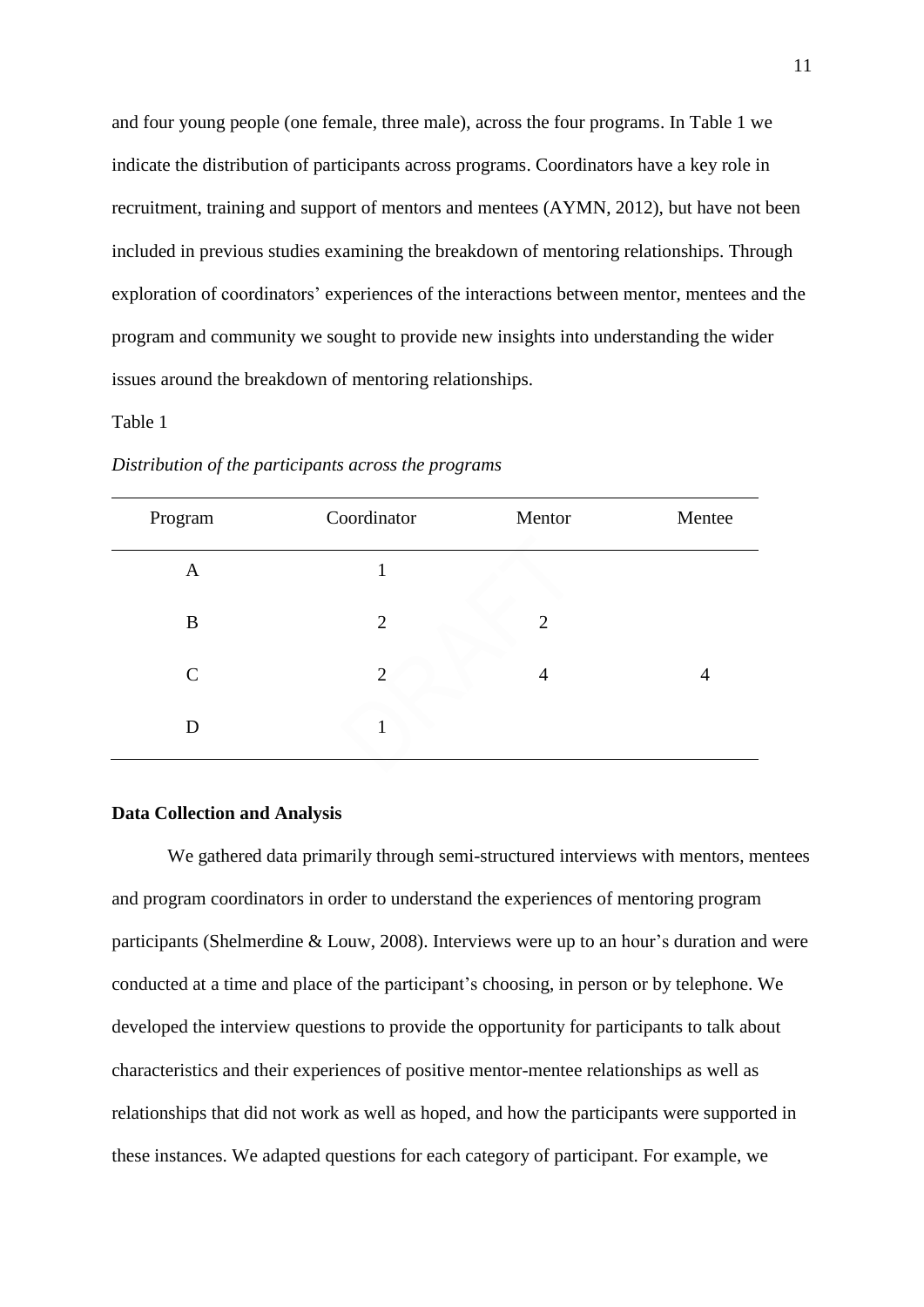asked coordinators to "tell me about the times when relationships don't work as well as possible"; mentors "to think about a time when a mentoring relationship didn't work as well, and describe what it was like"; and mentees to "tell me about what you think is happening in a mentoring relationship that isn't working". In addition, we asked coordinators to describe the program in detail and their role throughout.

After the interviews we developed a summary of each interview with transcription of pertinent sections. In order to extract the themes from the interviews we employed thematic analysis. Braun and Clarke (2006) pointed out that a theme "captures something important about the data in relation to the research question, and represents some level of patterned response or meaning within the data set" (p. 82). In particular we used an inductive approach to the data whereby coding and theme development were directed by the content of the data. A modification of the six-phase process to thematic analysis recommended by Braun and Clarke was employed. We familiarized ourselves with the data before generating initial themes. After the summaries and transcriptions were examined for themes we grouped them as (a) *red flags* or signs that indicate that a mentoring relationship is at risk of breakdown, or (b) strategies that can be used to respond to red flags in order to repair a relationship and prevent breakdown or (c) strategies that ameliorate the impact of a relationship breaking down. We coded the transcripts with sampled cross-coding to check for trustworthiness. The emergent themes provided the basis for reporting the findings.

The research was approved by the relevant University ethics committees, whose role is to ensure that research is conducted ethically and to prevent researchers from taking advantage of people who may be especially vulnerable. In addition, as school-based programs were included, the research also had to be approved by the relevant education authority. This approval is independent of the university ethics process, and the double approval process can cause delay, as schools can only be approached after all approvals are in place. Schools can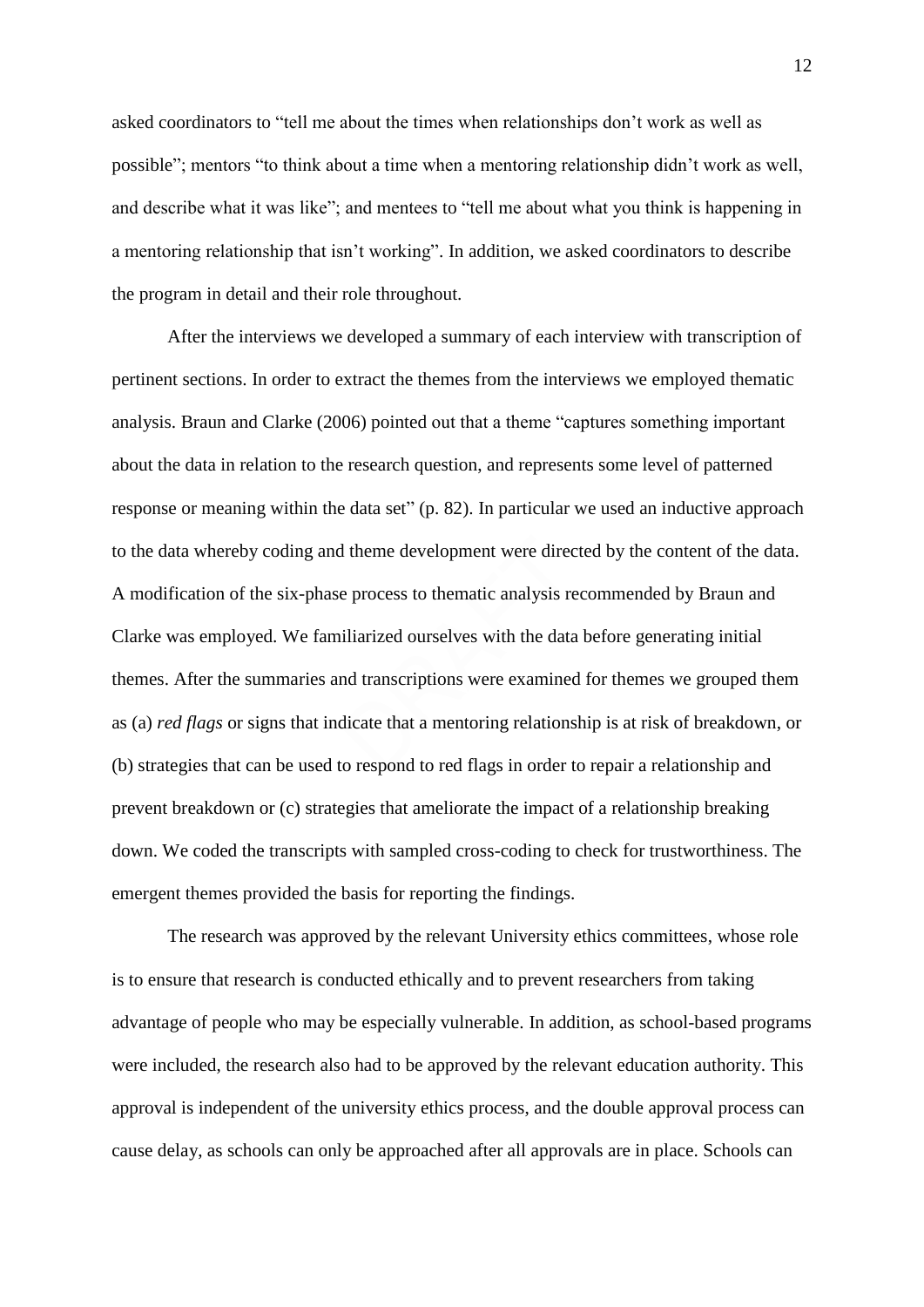then choose whether or not to participate. For these reasons, the only young people interviewed were in one school setting, and included only young people with parental consent.

#### **Trustworthiness and Credibility of the Research**

In qualitative research there are different strategies that can be used to ensure trustworthiness and credibility of the research as detailed by Creswell (2013). Our first strategy was to ensure that the choice of methodology was driven by the theoretical perspective and research questions and that interpretation was led by the data. For credibility, it is important to include diverse voices, and our strategy here was to use maximal variation sampling to ensure that we collected data from four diverse types of organization, and to interview multiple stakeholders (coordinators, mentors and young people). This enabled us to triangulate different perceptions across-case (for example, all coordinators) and within-case where possible (for example, multiple participants at each site). We cross-coded transcripts independently, so that each transcript was coded by more than one researcher. This strategy contributed to the trustworthiness of the results. The research team included four experienced researchers, who had different disciplinary backgrounds and professional experience. We met to review our findings, and our diversity enabled us to have robust discussions about assumptions that might have been less evident if our previous professional experiences had been more similar. Finally, our results were reviewed for face validity by an expert reference group.

## **Results**

We focused our findings on themes around the mentoring relationship and when it was not going well. Interview data indicated that each of the programs had clear guidelines, careful selection and matching of mentors and mentees, and all provided preparation and ongoing support for mentors and mentees. These policies and practices are not the focus of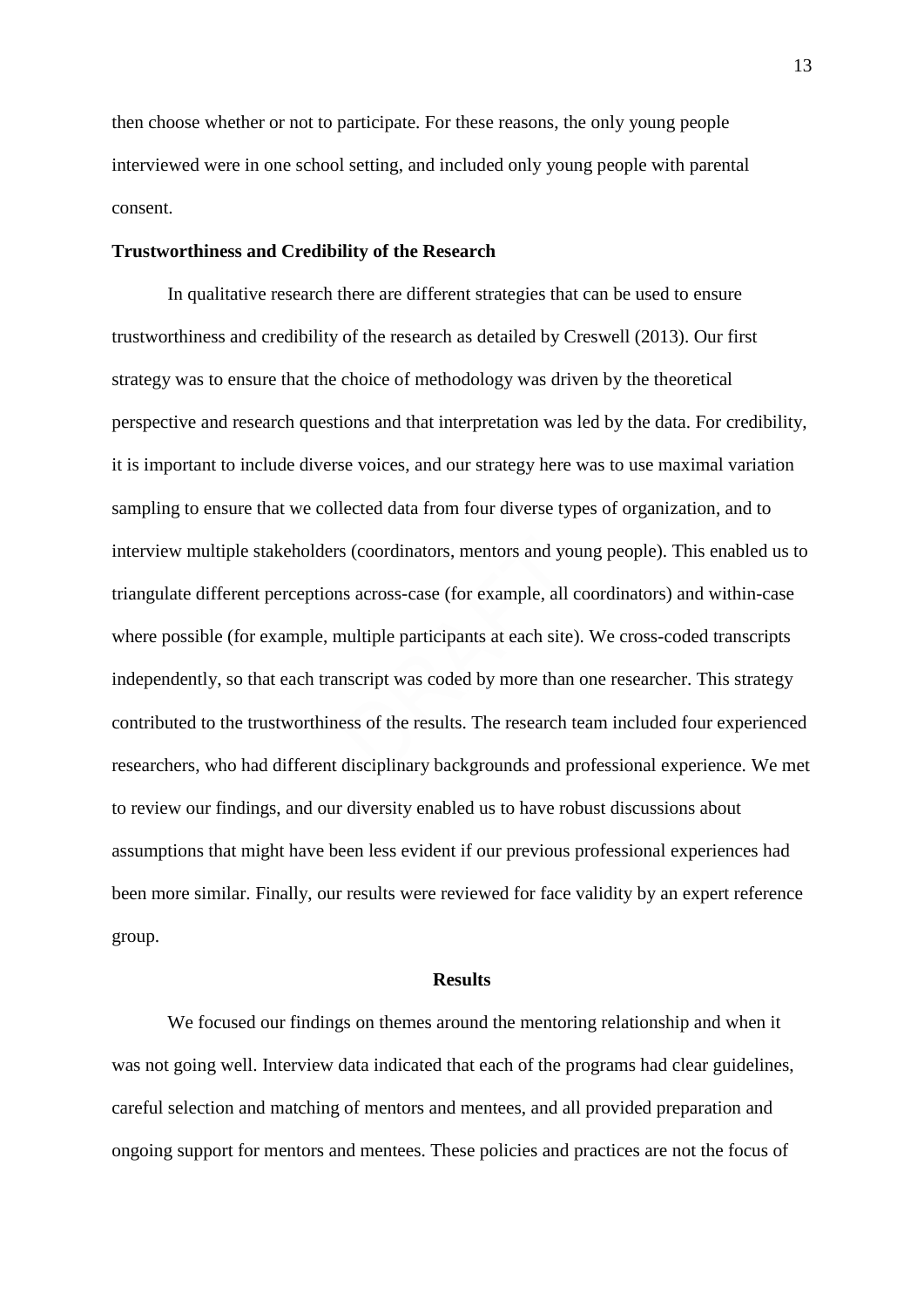this discussion, but the contexts of programs and mentoring relationships are included as consistent with a socio-ecological perspective. We present the common themes within three areas: the red flags or signs that a mentoring relationship may be breaking down; the repair strategies put in place to respond to such signs; and the resolution or strategies used postbreakdown to support participants.

# **Red Flags**

In this section we describe our findings about the warning signs (or *red flags*) that may alert coordinators to the possibility that mentoring relationships were fragile and may breakdown. We identified six red flags: (a) mismatched expectations between the mentor and the mentoring organisation; (b) the mentor not having an understanding of the realities of the mentee's life; (c) mentor and mentee not being able to make a human connection after a few meetings; (d) external factors such as changes to the mentor or mentee availability and circumstances; (e) coordinator concerns about inconsistencies; and (f) lack of support from others including parents and teachers.

**Mismatched expectations***.* Different programs aimed for different outcomes and had different expectations about how these would be achieved. Successful mentoring partnerships were most likely when mentees and mentors were well prepared as to what might be expected in the day-to-day nature of a developing relationship. The interview data suggested that mentors and mentees did not always fully appreciate this. For example, where there was a program expectation that the relationship would remain impersonal, mentors sometimes found it difficult to reconcile this with the desire to make a personal connection to the mentee.

One coordinator spoke about the difficulties of identifying mentors' unrealistic expectations during screening processes: "… they really don't get that being a mentor is going to change their lives. So I guess you can't really tell who is going to handle that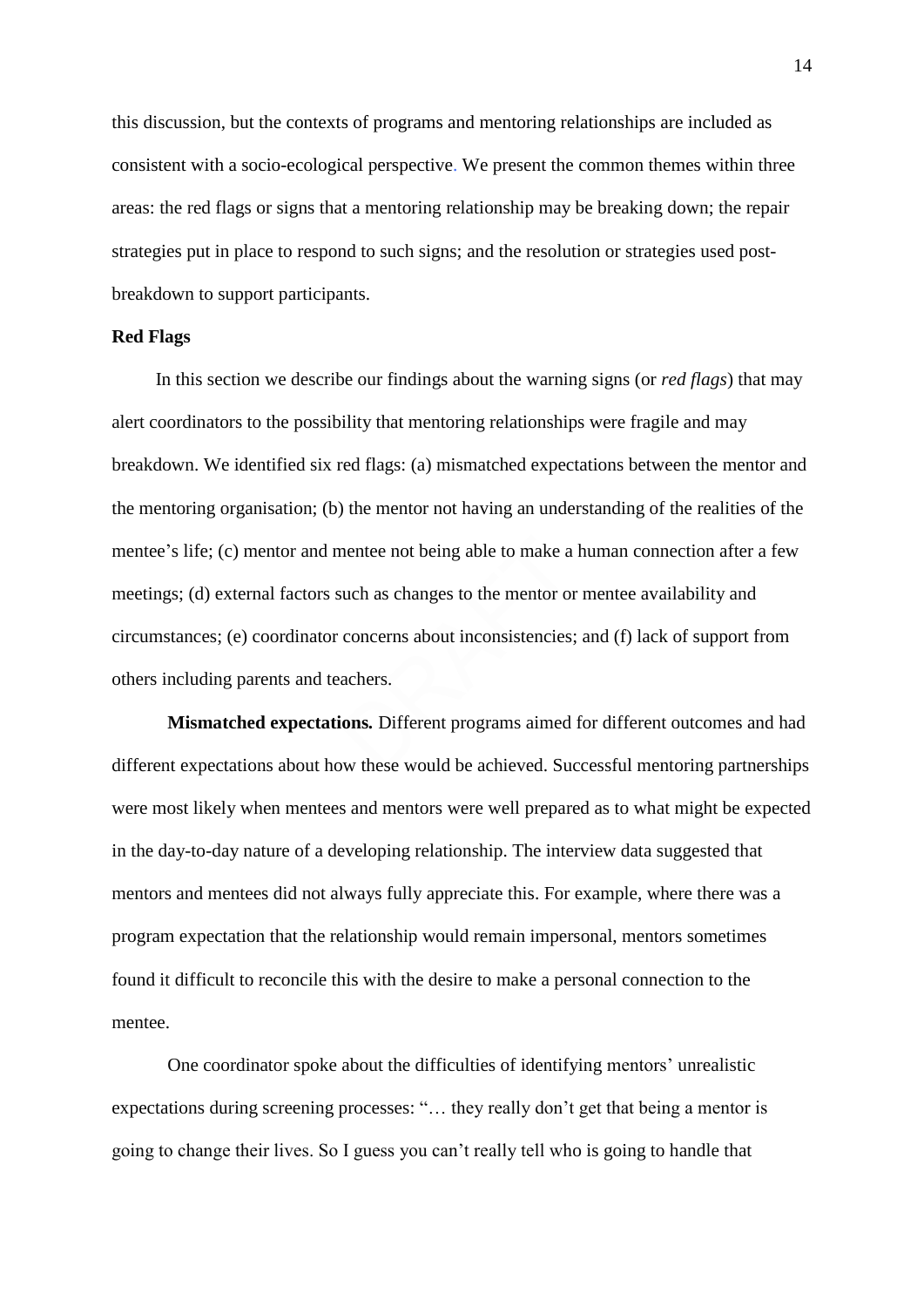amazing process with grace and acceptance and who is just going to go 'this is really uncomfortable, I quit'". Coordinators said they could work with mentors if they knew about instances of unrealistic expectations, but if they did not know then the relationship often suffered. Similarly, in a program that focused on developing a personal relationship, mentors could overstep the expected boundaries. As the coordinator of this program said:

We train them, tell them how things are supposed to be set up, they run away with their idea of the program, so they take the young person out and spend money on them that they might not be able to afford or they end up feeling that the young person's not grateful or they are … spending the whole day with the young person so it becomes unmanageable quickly and then they become overwhelmed and they haven't been telling the caseworker about all that because they know that they are out of program parameters.

The mentoring relationship inevitably brings up questions about boundaries and expectations around these. If the intimacy of the relationship is mentee led (within appropriate professional boundaries maintained by the mentor) there will still be differences in what a young person will feel comfortable sharing with different mentors. For example, one young person had two mentors, but was much happier speaking with one about personal issues than the other, whom he thought was pushy. It appeared to negatively impact other aspects of the relationship: "He talks about my personal life which kind of pushes the line … kind of makes me upset".

**Mentor not understanding the reality of young person's life***.* Connected to the issue of diverse expectations, some coordinators reported instances where mentors were not familiar with the life experiences of young people living in contexts of disadvantage. Sometimes, the mentors' initial impulse was to rescue the young person, which could place strain on the relationship: "then you're done, it's over, as soon as they can't let go of wanting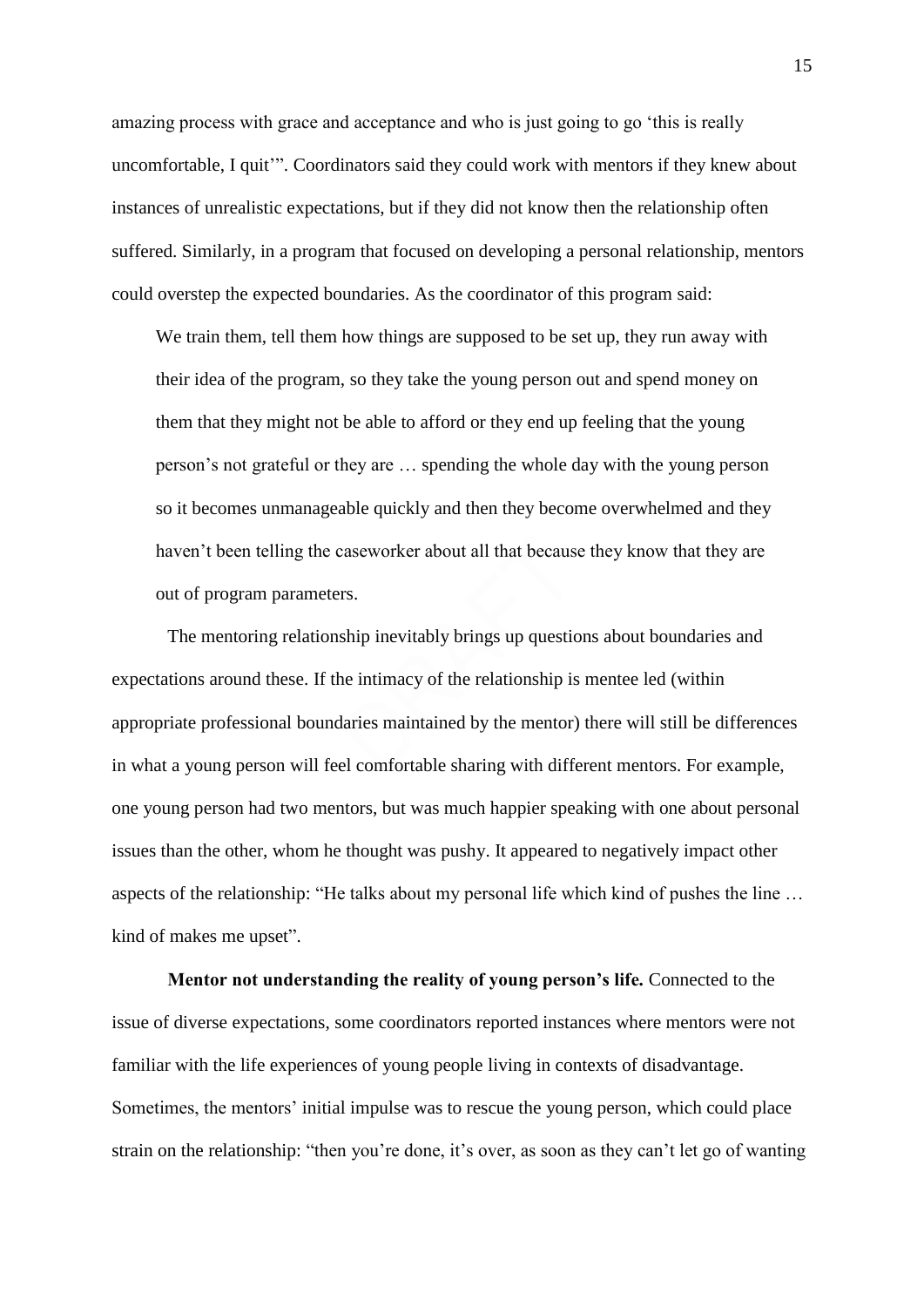to rescue that young person the match will fall apart" (coordinator). A mentee said of his mentor: "He doesn't understand what my life is like. He doesn't understand how hard it is… I have five things at once... I have other stuff to think about, it makes it hard for me to focus". A coordinator suggested that this kind of break down went back to selection, but acknowledged that "the best screening process in the world does not pick that up like real life will" and that "I can't pick it and I wish we could".

**Not making a connection.** Several of the participants had experienced more than one mentoring relationship and spoke about the issue of making a connection or not in the mentor-mentee relationship. The coordinators acknowledged that this was a factor in successful mentoring and stated that if a connection did not happen, the relationship struggled or did not progress as well as hoped. As one coordinator said "people bring a certain vibe to any relationship" and sometimes "the vibe is just wrong". Another similarly said "you can tell in the first few weeks whether they are going to connect or not, some just don't". However, from a coordinator's perspective, many of the matching strategies commonly recommended in mentoring programs were not fail-safe in ensuring good interpersonal matches between mentors and mentees. Although careful efforts were made to match mentors and mentees, sometimes a connection just did not occur: "You know yourself you can match people every which way - there's that X thing that happens that you just don't take to people" (coordinator).

**Changed circumstances or commitments***.* The longevity of the mentor-mentee relationship was influenced by unexpected happenings in the wider contexts of the lives of the mentor or young person that were not always directly related to the program features or the mentoring relationship. Although some instances may have been outside of participants' control, they flagged the need for follow-up. Specific instances mentioned were personal or family illness or death, young people changing schools, mentors with new jobs, or young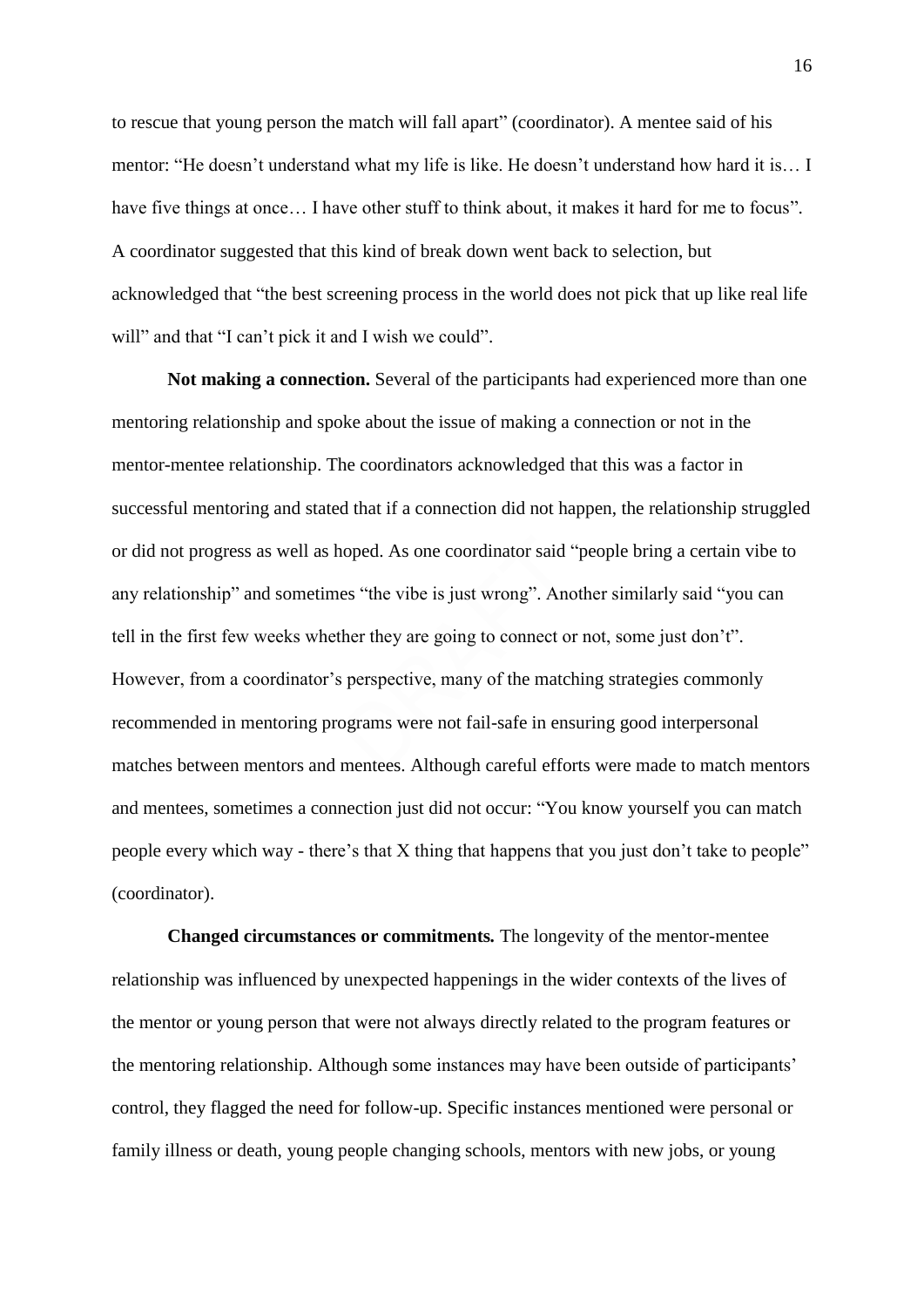people or mentors changing their minds about participation due to changed circumstances. For example, one coordinator said that early closure of the relationship "is mostly due to illness of student who then missed the first couple of weeks or students left the school." Another said: "Sometimes things happen in the lives of the mentors as well that lead to the relationship discontinuing, family illness etc". Sometimes this may be because the menteementor relationship just did not work but on other occasions difficulties arose because the amount of available time was unexpectedly reduced (for either the mentor or the mentee), even though the relationship may have seemed fine at the start. As one coordinator said:

if [feeling uncomfortable] is ongoing, then they say this is just not the right match for us, if that's the case, if it is other things in their life that have become too chaotic … 'I've got school or I'm working at the moment and I just can't fit it in'.

**Coordinator concerns***.* Program coordinators and other program staff actively looked out for signals that the relationship may not be going as well as expected such as differing accounts of mentor-mentee meetings, missing meetings or cancelling at the last minute, not responding to messages, or no variety in the activities undertaken. It could be a parent, young person or mentor who alerted the staff, but often the signs were more subtle. Coordinators became concerned when accounts of meetings and what happened differed, or when the coordinator had to read between the lines of what was said or not said. A coordinator said that generally people were reticent to say something was not working well "so if they are saying, it's usually five times worse than what they are saying, so you've got to detect things as early as possible". The coordinator of a community-based program explained: "The first way that we support people is by early detection and trying to spot red flags, like missing appointments, getting into a rut, they've been going to the movies three weeks in a row or something". Other signs could be behaviors such as "not responding to the mentor's text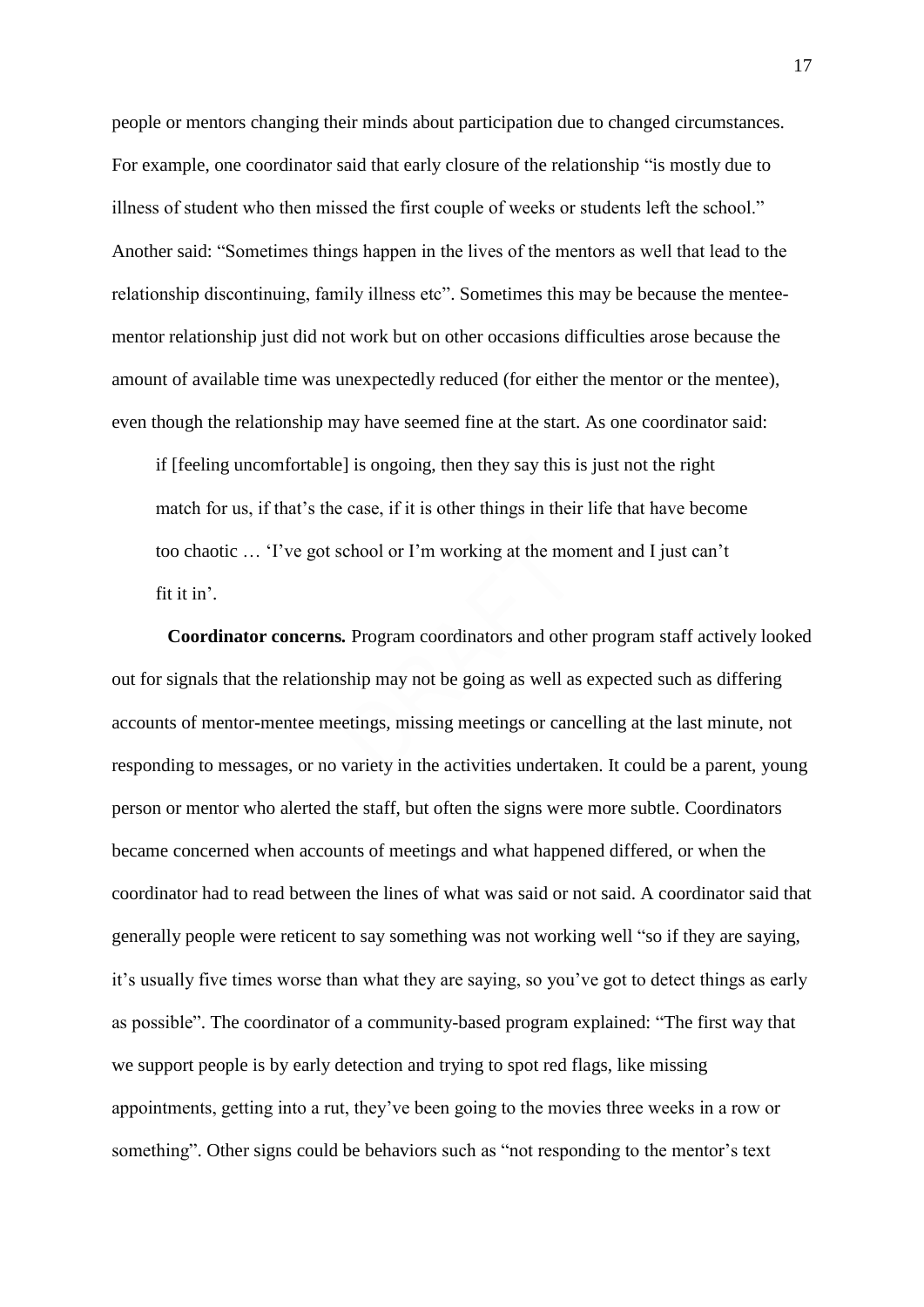messages about a catch up, cancellation at the last minute". Such behaviors would then trigger some action such as communicating with the counsellor (if part of the program) and mentee and if necessary "… then we would look at ending that relationship or seeing if we can recover it, depending on what the young people would like to do".

In a community program, the coordinator said they used professional supervision by phone after every meeting at first and then reduced this to fortnightly and then monthly "… but you've got to keep an eye on what people are saying". In many ways, the coordinator or caseworker mentored the mentors, and the coordinators expected mentors to be open: "The expectations are that they will be candid and open with their caseworker so that they can assist them when they reach those spots we know they are going to hit" (coordinator).

**Lack of support from parents or teachers***.* Coordinators in all programs pointed to the importance of adults who were connected with the young people but not part of the program and the adults' role in supporting the program and the young person's participation in it. If a young person's teacher or parent do not understand the program or support the young person's participation, this can undermine the mentoring relationship. One issue raised was that families of young people matched in a mentoring relationship often do not know how to support the young person in developing a relationship with another adult. One coordinator observed*,* "if they knew how to do it they wouldn't need us". In one community program, the young person was collected from their home by the mentor, so if the parent or caregiver was not supportive, they sometimes prevented the young person from going out with the mentor. As a community-based program coordinator explained:

One of the other things that happens is that parents don't get on board with the match, they won't make sure that the young person is home at the right time, or they'll try and interfere with the relationship when the volunteer comes to pick

18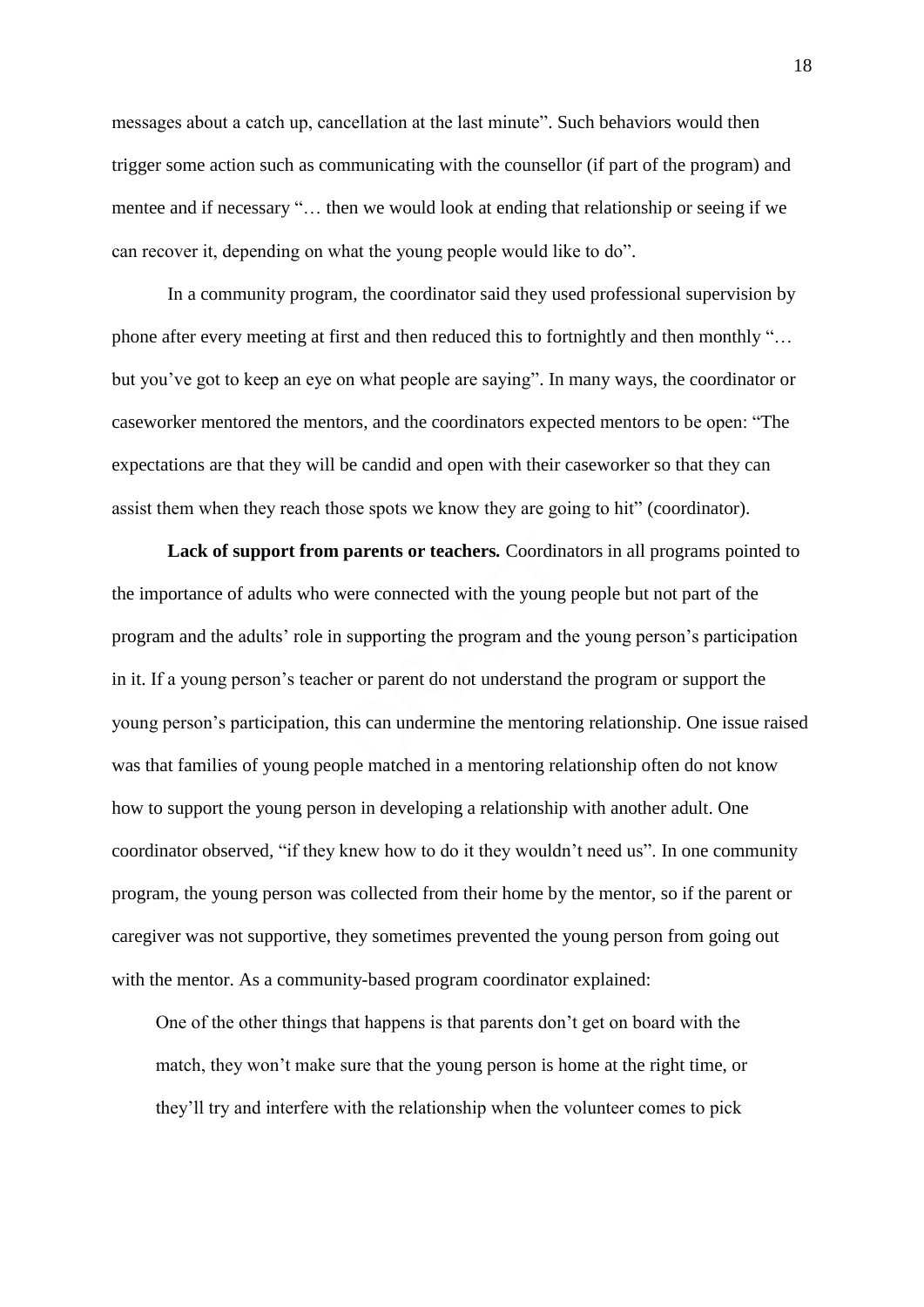them up. They'll say something like 'oh they haven't cleaned their room so they aren't allowed out today'.

Families could also have a positive role by indicating that a relationship may not be going well. In situations where young people were reluctant to say what was wrong, the program may hear about issues from the parent as one coordinator said:

sometimes it's like the volunteer is trying to get the young person to do what they thought the young person wanted to do but the young person is not enjoying it and they didn't want to say so, so they tell their parent and the parent tells us.

#### **Respond and Repair Strategies**

In this section we summarise our findings about participants' perceptions and experiences of the best ways to support and repair fragile mentoring relationships. They suggested four strategies: (a) mentors being flexible; (b) mentors being responsive and sensitive; (c) coordinators offering support to mentors; and (d) coordinators offering support to mentees.

**Mentor flexibility***.* Mentors were often alert for signs that the relationship was not going well and took a flexible approach that enabled them to respond quickly to such signs. For example, mentors understood the importance of the need to respond differently to particular young people or to the same young person on different occasions. One mentor in a community-based program said: "The mentor needs to be able to adapt to the style of the young person. One young person I mentored came up with ideas for activities. … always text three days before … and the young person chooses". Mentors said it was important to be flexible during a mentoring session. Similarly another mentor in a community-based program had said at a coffee meeting that it "felt like there was a barrier up and she was hard to engage in conversation". The mentor then "gave her a bit of a break, just silence for a while and I thought about things she might want to talk about … so we had a few quiet moments".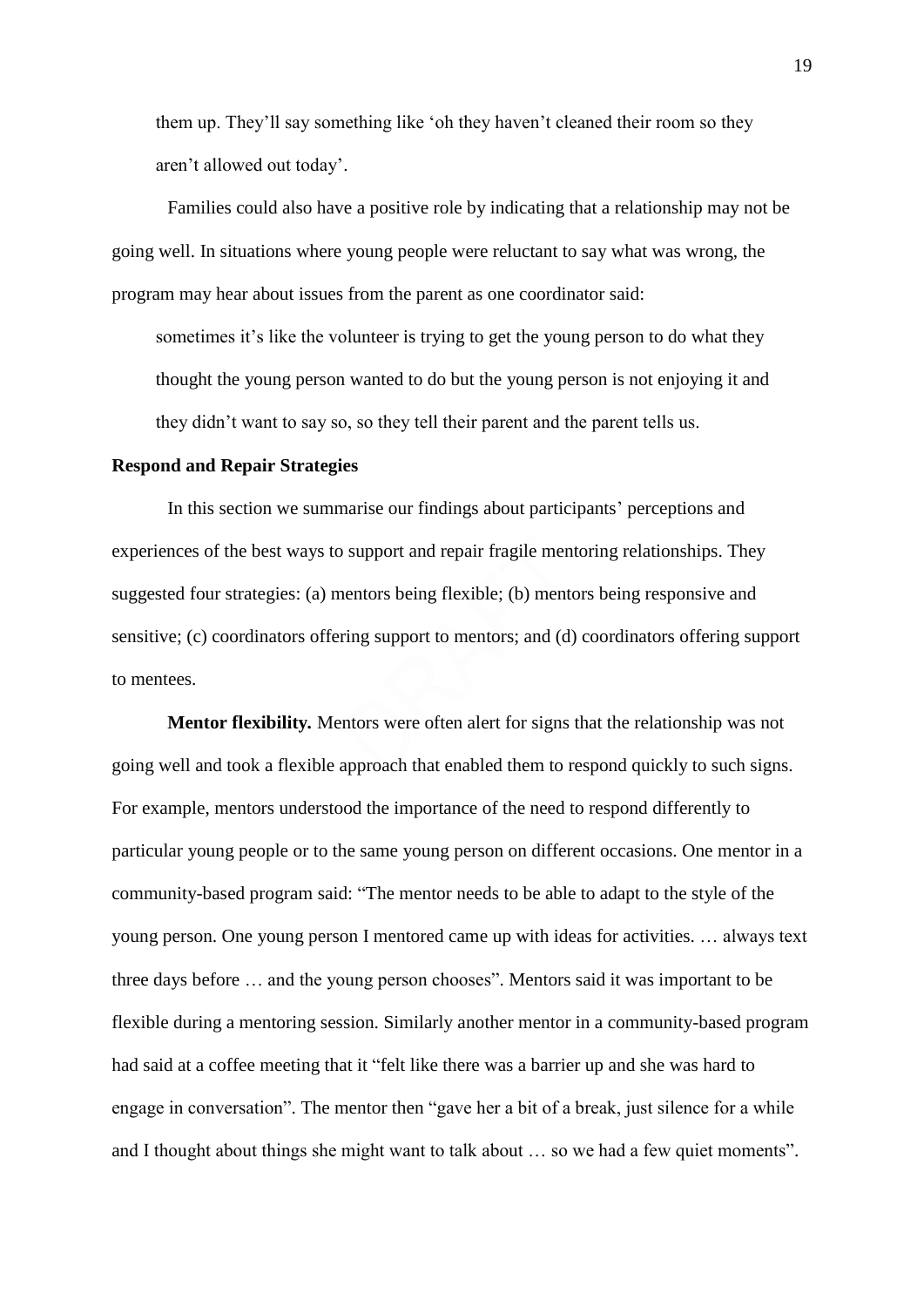Training had helped because the mentor said "I knew before that could happen, so I was prepared for the silences"*.* If a difficulty arose during a mentoring session one mentor in a school-based program advised that mentors have "got to be prepared to look outside what they're doing and realize that their student needs help in some other way. … If they can't handle it, then to report to the coordinator". Another way that community-based mentors were flexible was in scheduling of meetings. If something important came up for the young person and they were double booked, the mentor would simply ask "what about next week?"

**Mentor responsiveness***.* Mentors were also aware of the need to be sensitive and use active listening skills, especially early in the relationship before communication was well developed. They talked about the importance of activities that did not require too much conversation or questioning early in the relationship. Direct feedback from the mentee may not be present. One community-based program mentor said "it's hard to know if it is working. …a few meetings ago I was really thrilled when [the young person] said 'when are we meeting again'?" Continual responsiveness to the mentee was needed. A mentor reflected on an earlier experience: "we went to see the sculptures and that was fine, and then I said 'let's see what else is here' … but I think the [young person] may have been a bit bored and wasn't good at expressing that - it wasn't a good idea". Mentees noticed and appreciated the efforts made: "We muck around, then he explains something, then joke around…He allows me to talk when I'm working, I think it is really great and cool" (mentee).

**Coordinator support of mentors**. Coordinators were crucial in supporting mentors when red flags were identified and used a range of strategies. The on-site coordinator of a school-based program created an unobtrusive space for informal communication with mentors through setting up the mentoring time during the lesson before recess and then using the recess break to get to know the mentors better, have an informal debrief and chat as shown by the following mentor statement. *"*Sometimes they have frustrations that they need

20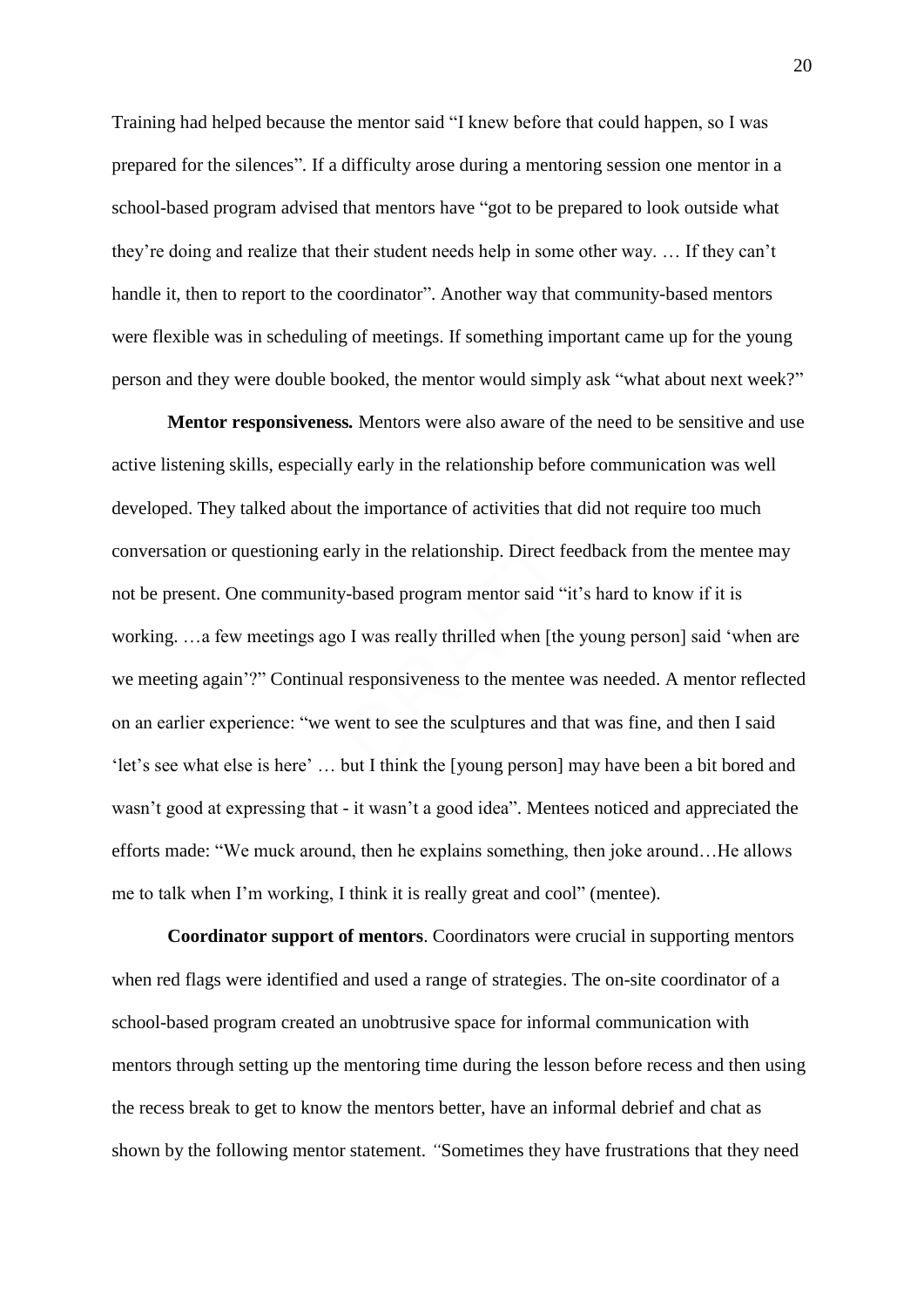to share, and they need this debrief time, and the feedback I get from them, it helps me work out what to suggest next to best support the student*".* When there was open communication between program staff and mentors it was possible to work through issues as they arose. In the school setting professional supervision was provided by on site coordinators, and when difficulties arose the coordinator supported the mentor to explore how a session might have been handled in an alternative way.

In some cases coordinators provided constructive suggestions to the mentor, in a oneon-one situation. A coordinator said "it's our job to feed back the information in a supportive way to the volunteer so it doesn't come across like 'oh you are doing it all wrong'". Another coordinator echoed this view where something could have been done in a better way "so we've brought them in and … then we will talk to them about how they could handle it differently in future and how comfortable do they feel about going back into that relationship after they have been pulled up on something". A school-based coordinator said they used one-on-one opportunities to provide information to the mentor, perhaps about a mentee's difficulties, and encouraged them to let the student chat and focus less on the work if necessary. One coordinator said that if a mentor approached the program coordinator they would talk them through the issues and explore all avenues before the relationship was brought to a close.

**Support for mentees***.* Programs also had a number of strategies in place to provide additional support for the mentees. For example, in one school-based program, a teacher or teacher assistant would walk with the student to or from the library where the student worked with the mentor, and engage in informal conversation to see how things were working out. In community-based programs the coordinator or other program staff kept in regular contact with the young people and parents (as well as mentors) to see how things were going. The coordinator of one of these programs said*:* "After their outings we have phone contact with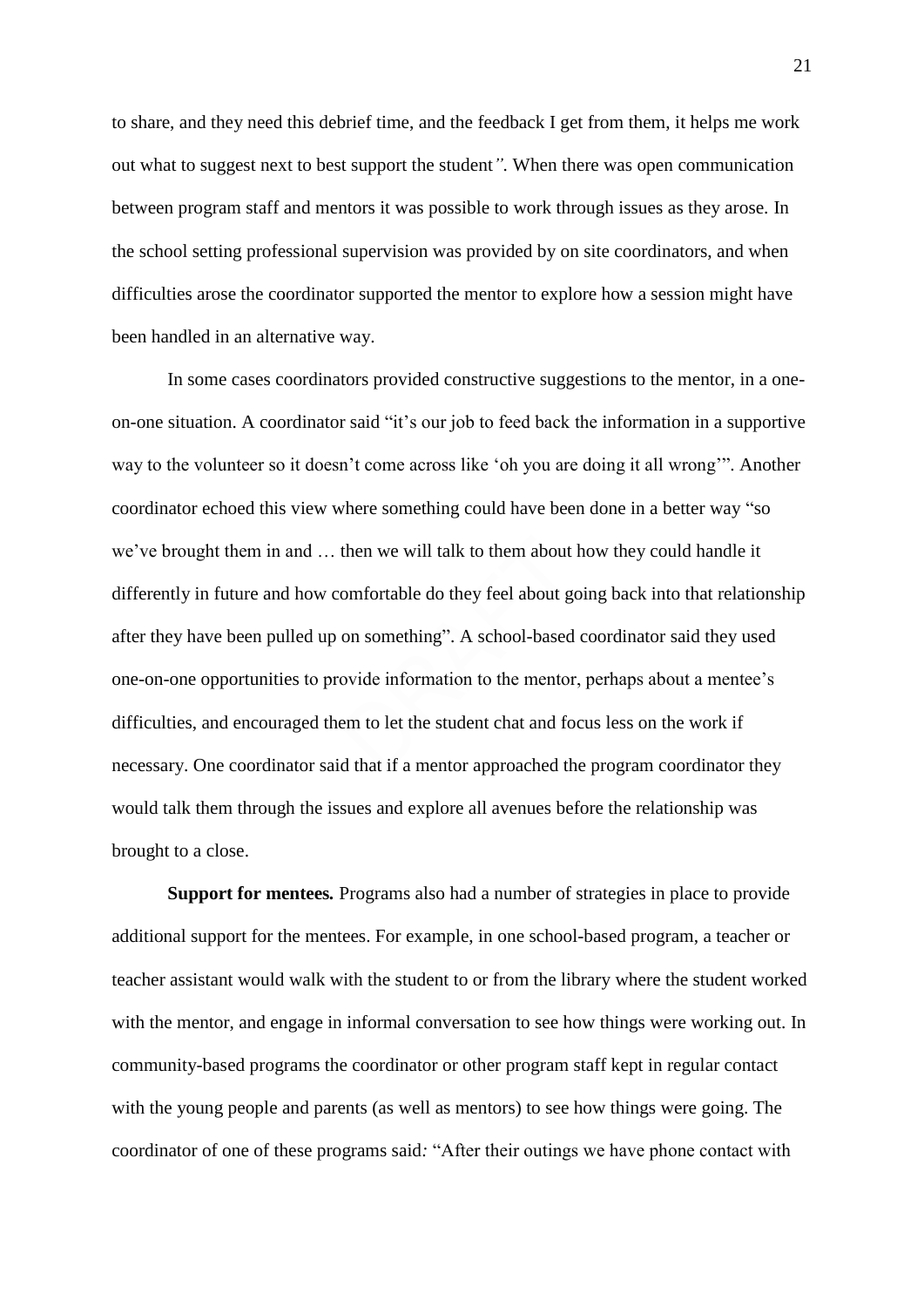them, with the parent, the young person and the volunteer. The caseworker's job is to make sure that all sides of the story match up".

Coordinators provided mentees with strategies to cope with any early issues that may arise in a relationship. Expectations were again important and one coordinator explained that "We will generally say that … the first two or three meetings may feel a little bit uncomfortable, because they may not be used to a kind of relationship, such as a mentoring relationship". If a student is reluctant to leave class, a coordinator will try to find out if it is because of the mentor or some other reason such as when "one student didn't want to go out of class when his girlfriend was in the class, so we can work around that and go directly to the volunteer and let teacher know that … We try to give them strategies so that they don't feel embarrassed to come out". Another strategy was to propose the mentoring relationship as a trial, so that the young person could see if it was right for them.

## **Respectful Resolution**

In this section we describe our findings about the strategies programs used to resolve a mentoring relationship that was unsuccessful. Strategies revolved around the two interrelated issues of developing a closure strategy and making judgments about future options for the young person and mentor concerned.

Programs had specific strategies for bringing a relationship to a close so that any damage could be limited and the positive achievements could be celebrated as much as possible. One coordinator said that their main goal would be "to try and rectify and rebuild this relationship, but if the young person is feeling uncomfortable or unsafe to do so, then that is that". Another said that "no matter why the relationship is ending, we try to introduce some kind of element of reflection and celebration and gratitude". If possible the mentor and mentee are given the opportunity to have closure so they can "say goodbye in a healthy, respectful way" (Coordinator).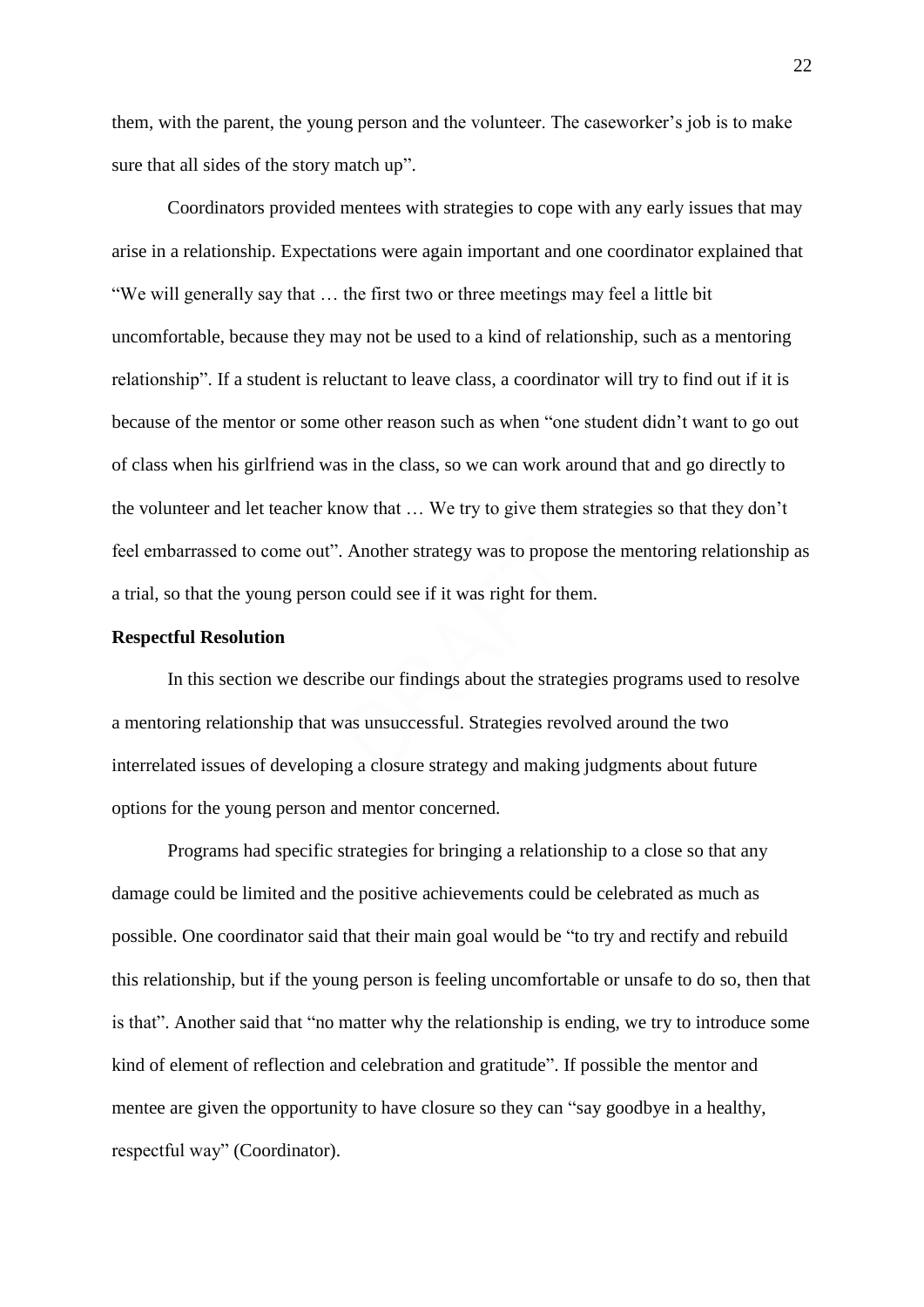If a program decided to end a relationship then they would develop a plan of how to communicate with the mentee and parents and what course of action could be taken such as another mentor or a different matching process. One coordinator talked about what happened if the mentor had not done the right thing by the young person because they believed it was important to acknowledge this, support the young person, and acknowledge their pain. In these cases the program staff had to do the best they could for the young person – one spoke of "damage control". They needed to ensure that the young person did not think the breakdown was his or her fault, to "try and get the message across to the young person … that they deserve to be treated better and we don't try and minimize it, we try to speak to them and let them know that we understand" *-* but it was a difficult situation for everyone - "that's one of our risks, it's awful".

In a school setting the participants could be told that the relationship would be finishing at the end of the term to give them an opportunity to work with someone else and "we want to find a way out without embarrassing either. Volunteers have a lot to give, we don't want them to feel bad, but sometimes they miss the mark". It was clear that coordinators thought carefully about how to approach a mentor about an unsuccessful relationship and whether or not to match them with another young person. For example, one coordinator explained that a "volunteer was feeling unhappy, feeling a bit uncomfortable. I said 'We can get you another student for next term if you want, what do you think?'" Sometimes when breakdowns related to a change in the mentee circumstances it could be difficult for the mentor and efforts were made to retain them in the program as they were seen as a valuable resource. One coordinator's comments reflected this:

our resources are heavily poured into our mentors … so if they've made it all the way through, got matched and it didn't work out, we try and keep our relationship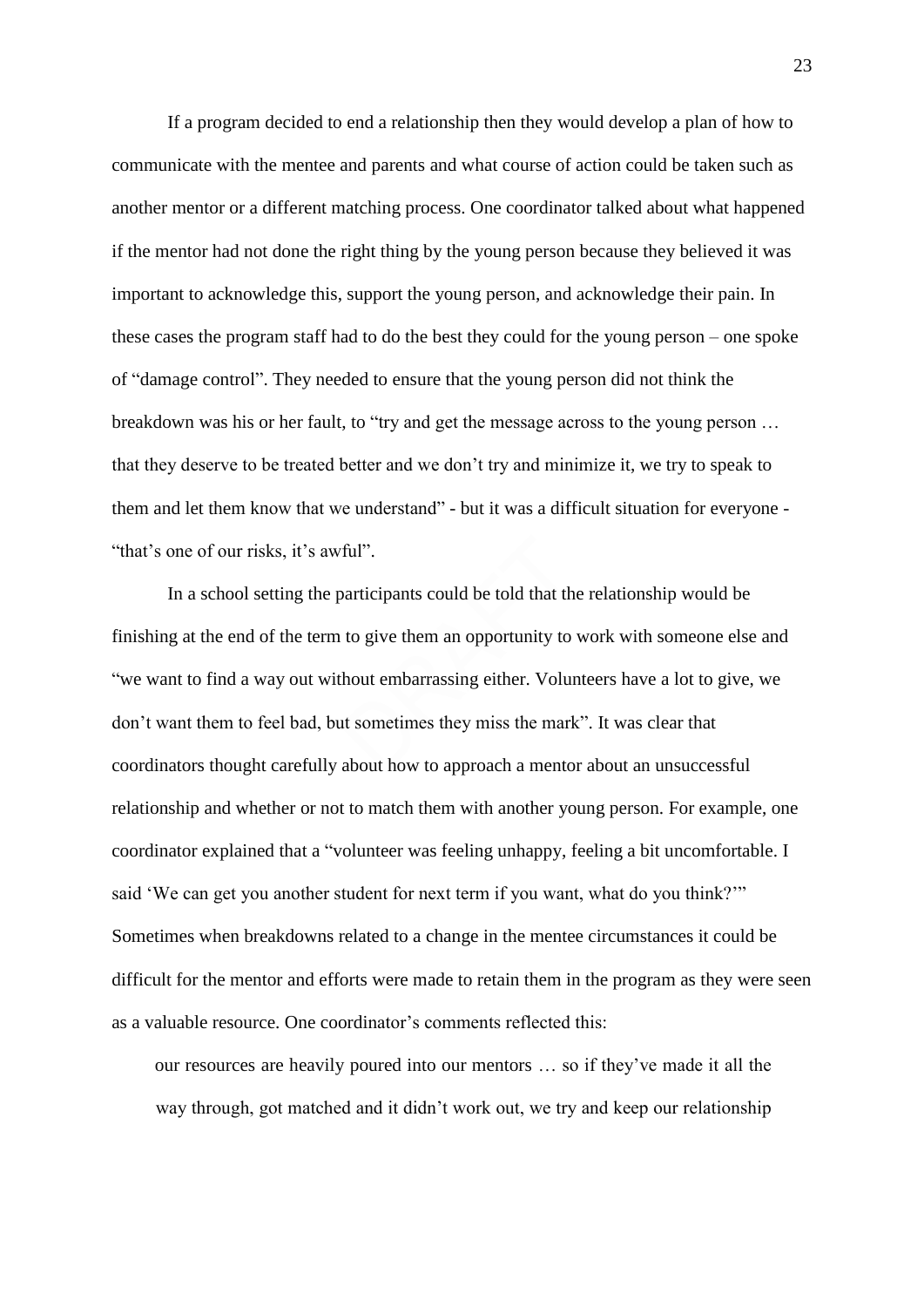with them as good as we can and give them a break and find out whether they're interested in being matched again …

#### **Discussion**

The first research question was aimed at identifying the red flags or signs that indicate that a mentoring relationship is at risk of breaking down. In our study, red flags such as mismatched expectations, lack of mentor-mentee connection and lack of support from family were similar to factors identified in previous studies as contributing to the breakdown of a mentoring relationship (e.g. Martin & Sifers, 2012; Shelmerdine & Louw, 2008; Spencer, 2007). Our findings go beyond previous research by identifying early warning signs of mentee or mentor disengagement such as through: direct communication from the mentor; direct communication from the mentee, which usually understated difficulties; and communication from a third party, such as a teacher or parent. Indirect signs of a potentially failing relationship included: a mismatch between different accounts of the mentoring experience or relationship; mentors ignoring program guidelines; and the young person (or mentor) cancelling at short-notice. The results uphold the importance of understanding the expectations of the program and the participants' roles and life commitments that could change unexpectedly (Schwartz, et al., 2013).

We found that occasional relationship breakdown could not be completely prevented by mentor selection, matching or training processes. This confirmed the findings of Shelmerdine and Louw (2008) that rigorous selection matching and training are no guarantee of success in a mentoring partnership, despite the extensive literature and recommendations relating to the importance of these processes (AYMN, 2012; Jucovy, 2007; Kupersmidt & Rhodes, 2014). Sometimes mentoring partnerships did not work (Schwartz et al., 2013; Spencer, 2007). In these instances, it was important to take effective action as soon as possible to minimize harm (DeWit, Dubois, Erdem, Larose, & Lipman, 2016).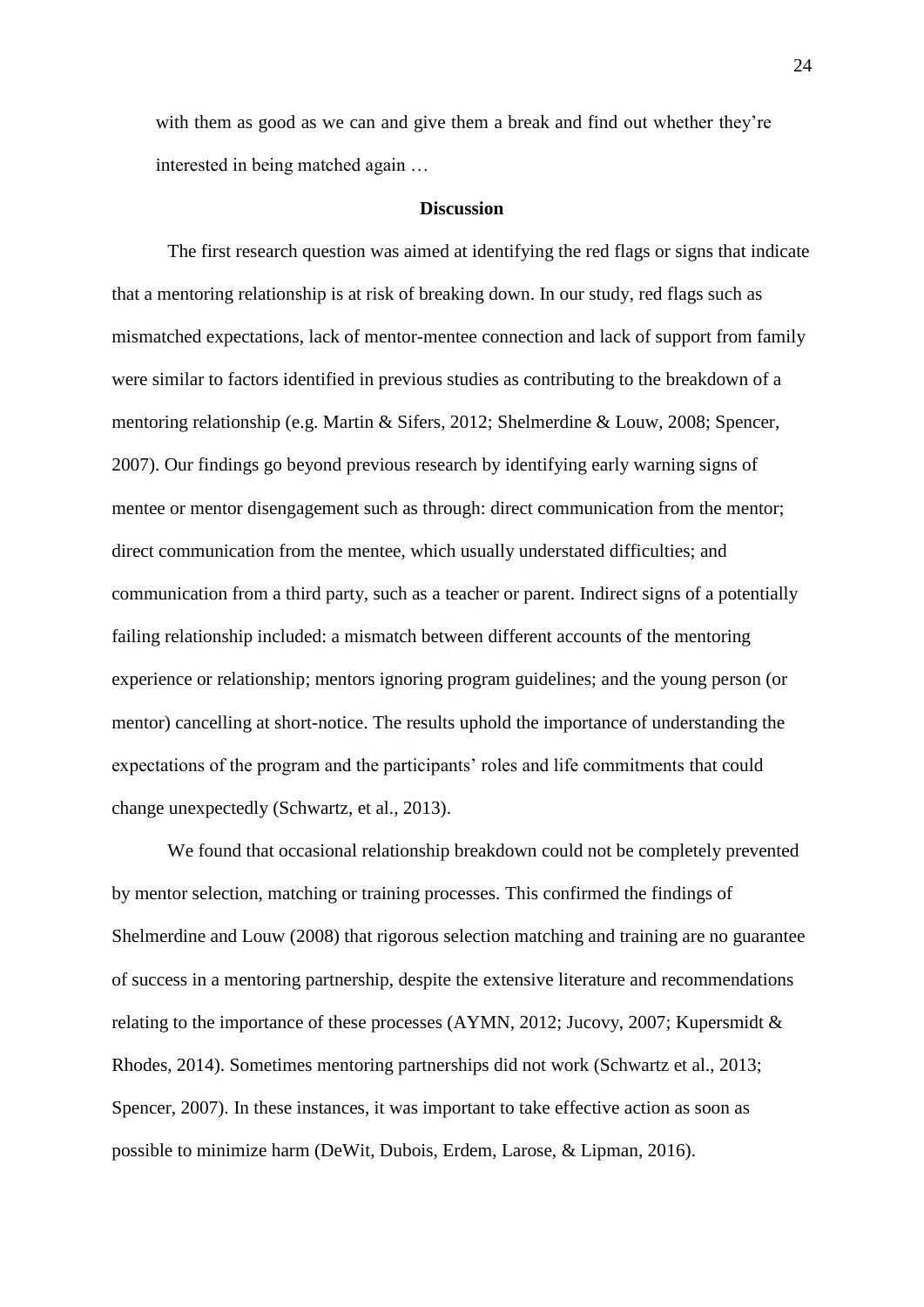The second research question aimed at identifying strategies used to respond to red flags in order to repair a relationship or ameliorate the impact of a relationship breaking down. Participants indicated that initial interventions aimed to restore or repair the relationship if possible. Strategies focused upon provision of support for the mentor to make changes to the mentoring relationship. This required: (a) on-going support from program coordinators that encouraged mentors to be flexible and responsive to a young person's needs and changing circumstances; (b) provision of opportunities (face-to-face or by phone) for mentors to receive regular support and encouragement to reflect on their mentoring; and (c) provision of practical advice to mentors about alternative strategies to handle identified difficulties. We found that initial training can never be sufficient by itself, and needs to be supplemented by on-going mentoring support and individualized on-the-job training and supervision (Kupersmidt & Rhodes, 2014; MacCallum & Beltman, 2003; McQuillin, Straight, & Saeki, 2015; Smith, Newman-Thomas, & Stormont, 2015).

If relationships could not be repaired, the coordinator aimed to ameliorate the impact of a breakdown and treat all participants respectfully. Coordinators worked with mentees and mentors to try to bring the relationship to a close in a positive way. This is important as failed relationships can be harmful (Freedman, 1995), programs have an ethical responsibility to young people (Rhodes, et al., 2009), and mentors may lose confidence (Schwarz et al., 2013) and leave the program.

The programs examined illustrate a diversity of goals and expectations, meaning that expectations of mentors varied between programs. The implication is that caution should be exercised about over-generalisation from one mentoring program to another. The diversity of program goals meant that what could be a red flag in one program may not be one in another. For example, in the more task-focused programs a strong personal relationship between the mentor and mentee was not an expectation and thus lack of personal connection was not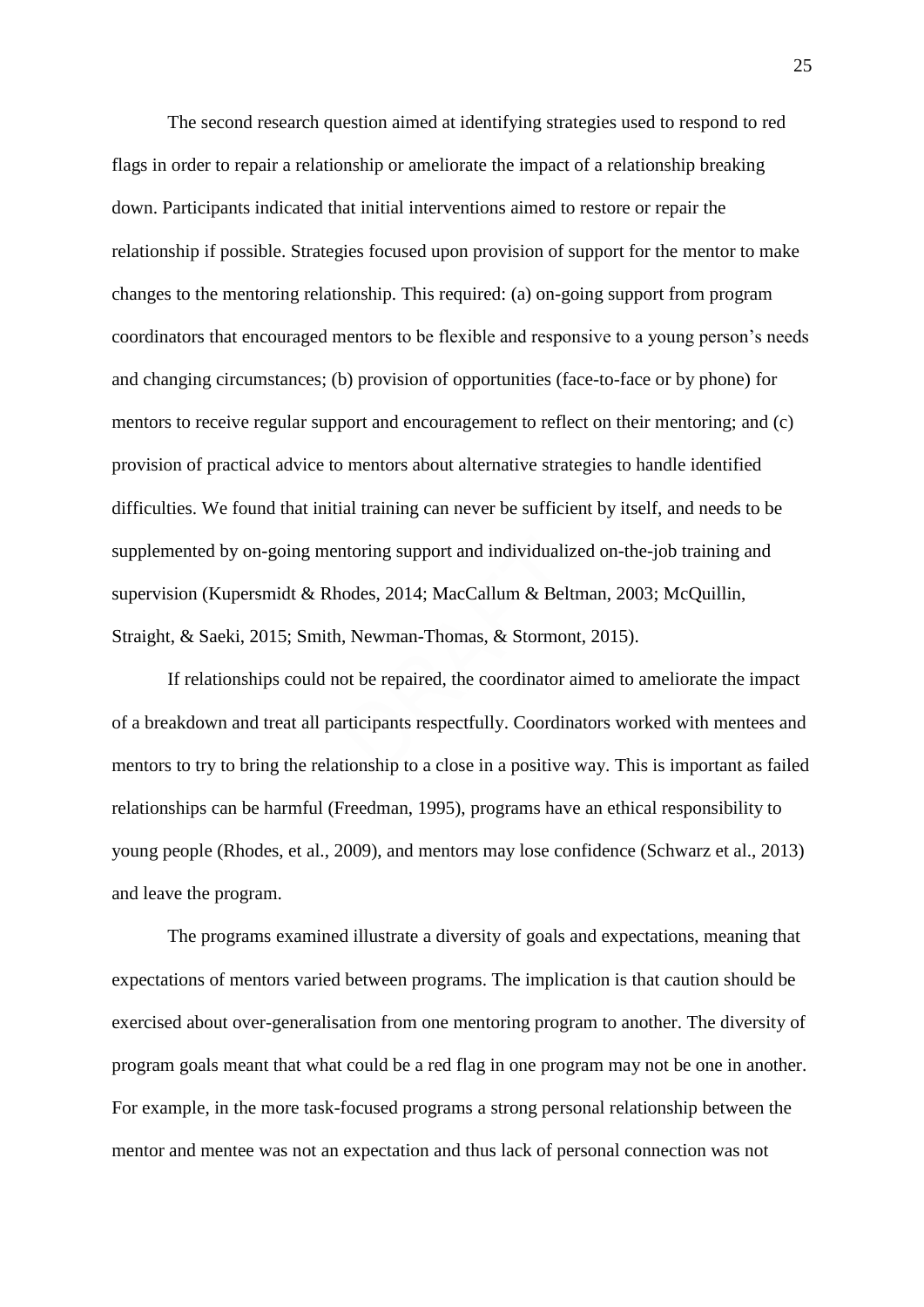necessarily a cause for concern, but in programs that focused on building supportive personal relationships signs of lack of personal connection, of boredom or tension were indicators of concern.

Through our research we found that coordinators were uniquely placed to ameliorate potential risks of harm when mentoring relationships did not go well, and were able to describe important early-warning signs and strategies to repair relationships and limit damage. Supervision of mentors has received little attention in the research literature until recently (Kupersmidt & Rhodes, 2014; McQuillin et al., 2015), however in this study we found that the four mentoring programs had arrangements for mentor supervision and in some instances had sophisticated mentor support arrangements.

## **Conceptualization of Mentoring Relationships in Context**

Taking a socio-ecological perspective enabled us to examine the role that social context and external relationships play in development and support of the mentor-mentee relationships, as represented in Figure 1. Examples from this study of *community level* influences include: young people's participation in mentoring was affected by their peers or parents; mentors' circumstances changed unexpectedly because of external factors in their lives (illness, unexpected work commitments); and coordinators of community mentoring schemes who suddenly leave their role because of future funding uncertainties. An example from our study of a program-level factor was the arrangements for regular mentor supervision, support and individualised on-the-job training. Mentor coordinators provided this and their role was central, especially when mentor-mentee relationships were going less well than anticipated. The coordinators were the people who were positioned to both identify early warning signs and take action to ameliorate the situation, by providing individualized support to mentors to repair relationships, and by working with both mentors and mentees to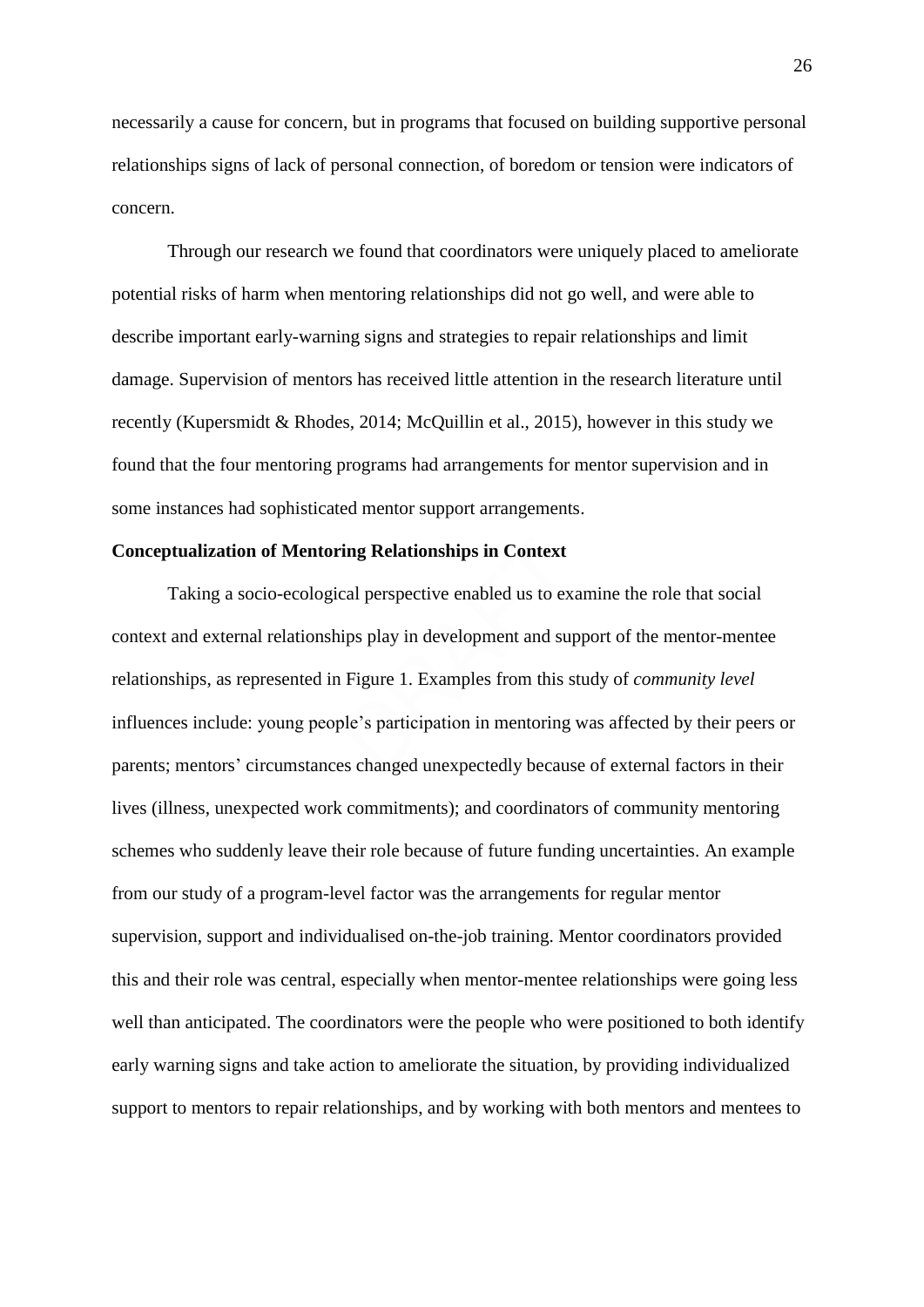close relationships in ways that minimize harm. The actual arrangements and support strategies may differ in line with the program's goals and context.

#### **Limitations and Future Research**

One of the limitations of our study was that only young people in one of the schoolbased programs were able to participate. As already indicated, ethical requirements for consent from young people, from their parents or carers, and from schools and education departments make research in this area challenging. While our intention was to interview young people at all sites, this was not possible at three of the four sites. Even at the fourth site, the mentees interviewed had not necessarily experienced a failed mentoring relationship. In addition to obtaining parent or carer as well as school or departmental consent, there were other impediments to interviewing young people. First, the mentoring programs provided the only access point for introductions to young people, and some staff may have felt reluctant to introduce researchers to young people who may not have a positive experience of the organisation or to past participants whom they didn't know. Others may have been reluctant to risk exposing young people who have experienced a difficult mentoring relationship to further possible distress. In addition, there was staff turnover in programs with insecure funding, meaning that some coordinators new to programs were not able to recommend relevant participants. Second, young people who have experienced failed mentoring did not always maintain contact with the mentoring program, so even if the organisation was willing to provide an introduction, they could not if they did not have up-to-date contact details for the young person. Research in this area is difficult (Spencer, 2007).

These considerations, taken together, mean that young people's perspectives are frequently less well represented than perspectives of other stakeholders in general and young people's perceptions of reasons for the breakdown of mentoring relationships are not wellrepresented in our findings. This is especially true for young people who are most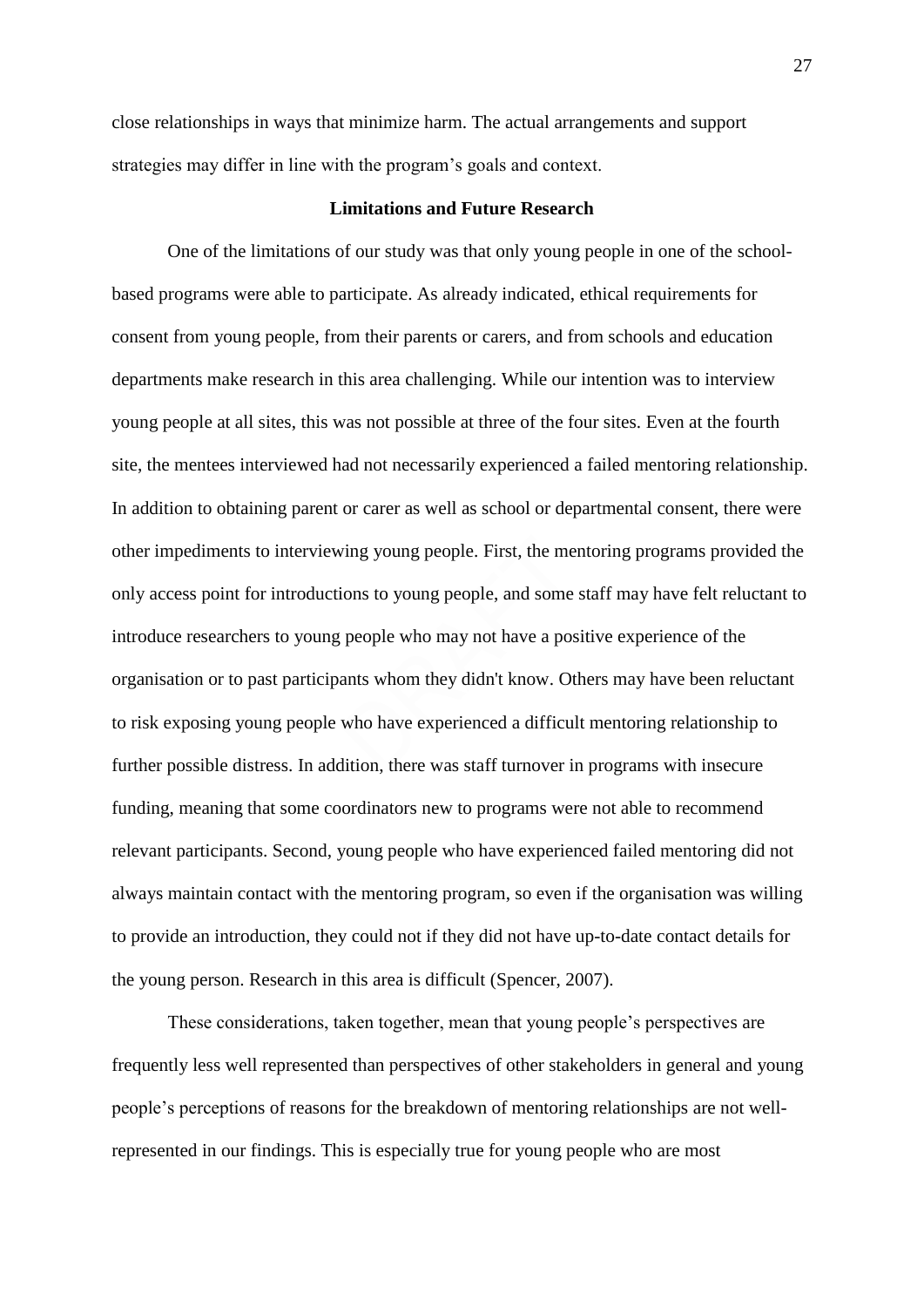disenfranchised (those in care, or those from disorganized family situations, or those whose parents do not speak or read English well) (NHMRC, 2007; 2015, Section 4). Future research could engage young people in the research process through participatory methods, or explore mentoring in which young people have increased control or autonomy such as where they select their own mentors via social media. Youth-led research where young people co-design the research has been used in other contexts (e.g. with homeless youth, Gomez & Ryan, 2016) and could add value to youth mentoring research.

Future research using the socio-ecological perspective that guided our study could be used to further examine the role of the wider community (teachers, parents, peers) in shaping success or otherwise of programs and relationships, and explore broader aspects such as school or community support for mentoring and ways program funding and coordinator job security change the nature of ongoing support and care of mentors and mentees.

### **Conclusion**

In our study we explored four different youth mentoring programs to elucidate the lived experience of how coordinators, mentors and mentees identify and respond to youth mentoring relationships that are not going well. The main finding of our research is that to understand the breakdown of mentoring relationships it is essential to pay attention to the social context of the mentoring program and structural components of mentoring programs (such as coordination arrangements). The coordinator has a crucial role as a support for the mentor, as a decision-maker about when and how to intervene where relationships are failing, and as a support to the mentor or mentee if they feel they have been abandoned. It is very important that this role is properly funded and acknowledged, so that mentors have continuity of support. The variety of types and contexts of youth mentoring meant that each type of service would need to determine what signs and strategies best suit their particular context. If the full value of youth mentoring is to be realized, it is important to identify red flags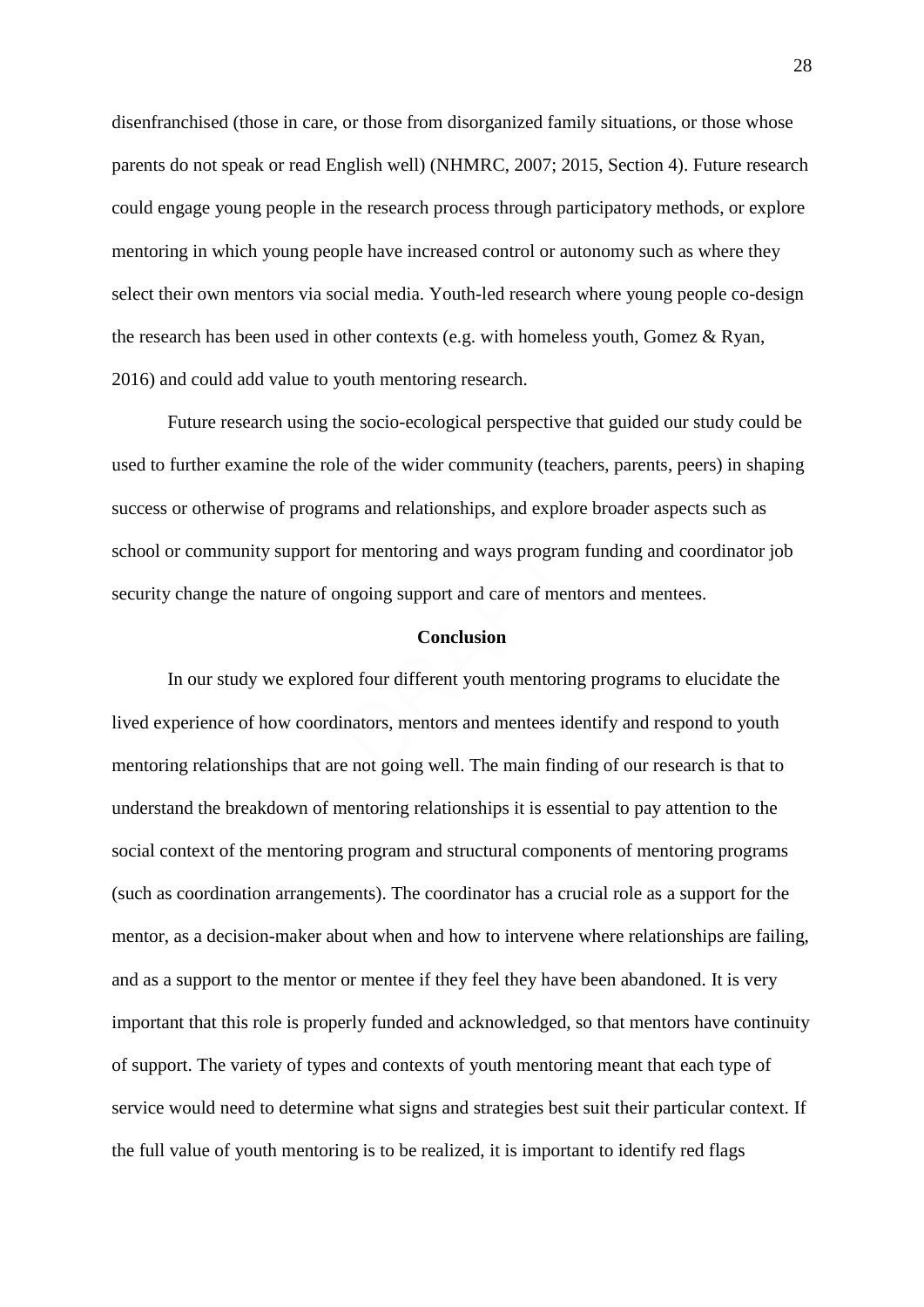appropriate to the particular program, so that effective strategies can be put in place to support those involved and resolve issues respectfully. This will maximize the contribution of mentors and program coordinators in supporting the development of young people.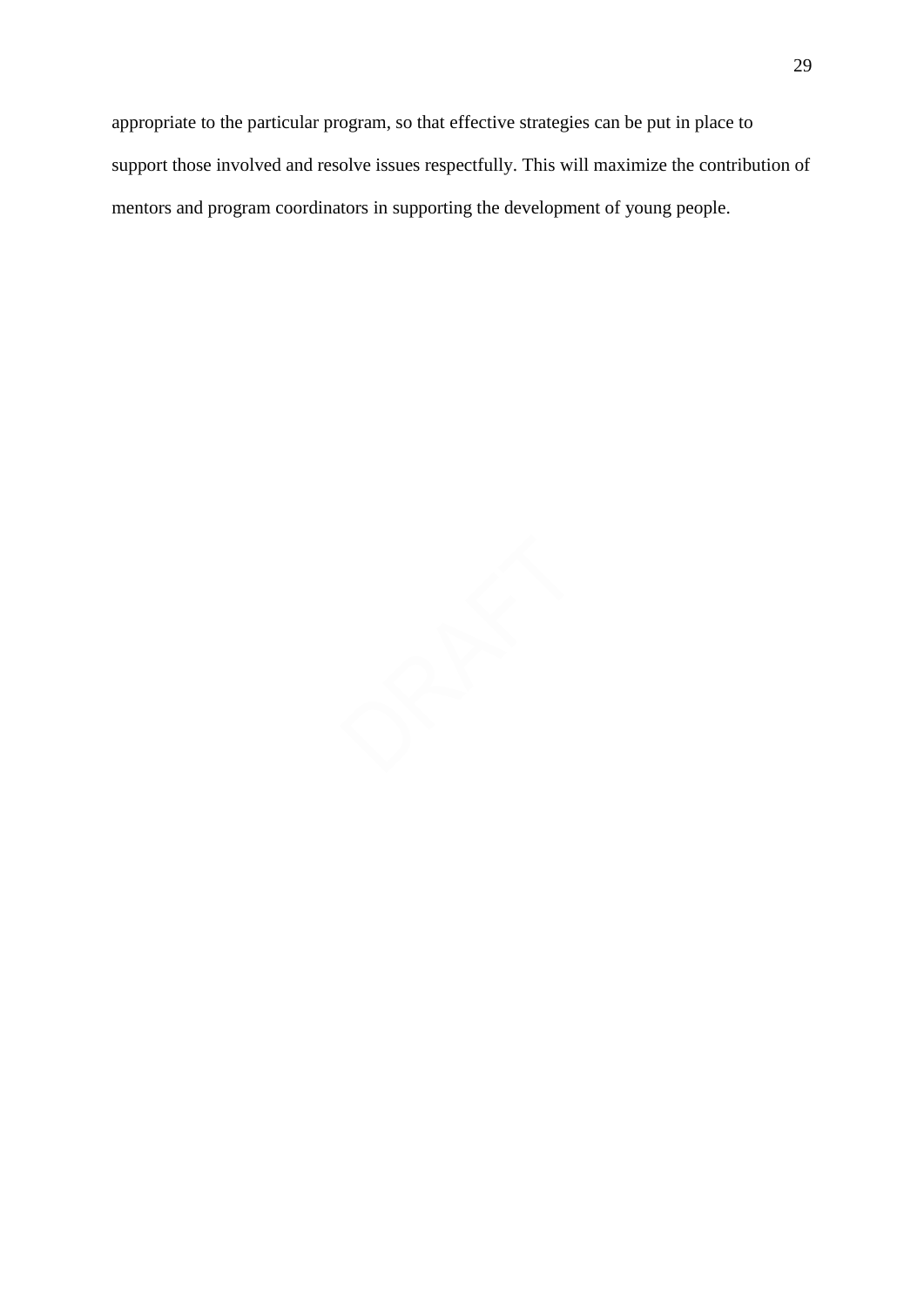#### References

- AYMN (2012). Australian youth mentoring benchmarks: Fostering the growth of high quality youth mentoring programs. Sydney, NSW: AYMN [Australian Youth Mentoring Network]. Available at: [http://charitylabs.org.au/aymn/wp](http://charitylabs.org.au/aymn/wp-content/uploads/sites/2/AYMN-Benchmarks1.pdf)[content/uploads/sites/2/AYMN-Benchmarks1.pdf](http://charitylabs.org.au/aymn/wp-content/uploads/sites/2/AYMN-Benchmarks1.pdf)
- Braun, V., & Clarke, V. (2006). Using thematic analysis in psychology. *Qualitative Res*e*arch in Psychology, 3*, 77–101. doi.org/10.1191/1478088706qp063oa
- Bronfenbrenner, U. (1979). *The ecology of human development*. Cambridge. MA: Harvard University Press.
- Cavell, T., & Elledge, L. C. (2014). Mentoring and prevention science. In D. Dubois & M. Karcher (Eds.). *Handbook of youth mentoring* (2<sup>nd</sup> ed.) (pp. 29-42). Thousand Oaks, CA: Sage.
- Creswell, J. W. (2013). *Qualitative inquiry and research design: Choosing among five approaches* (3rd ed.). Thousand Oaks, CA: Sage Publications.
- Crotty, M. (1998). *The foundations of social research: Meaning and perspective in the research process.* Crows Nest, NSW: Allen Unwin.
- Deutsch, N. [L., & Spencer, R. \(2009\). Capturing the magic: Assessing the quality of youth](http://0-onlinelibrary.wiley.com.prospero.murdoch.edu.au/doi/10.1002/yd.296/pdf)  mentoring relationships, *[New Directions for Youth Development, 121](http://0-onlinelibrary.wiley.com.prospero.murdoch.edu.au/doi/10.1002/yd.296/pdf)*, 47-70. doi.org/10.1002/yd.296
- DeWit, D. J., Dubois, D., Erdem, G., Larose, S., & Lipman, E. L. (2016). The role of program-supported mentoring relationships in promoting youth mental health, behavioural and developmental outcomes. *Prevention Science, 17*, 646-657. doi.org/10.1007/s11121-016-0663-2
- DuBois, D., Portillo, N., Rhodes, J. E., Silverthorn N., & Valentine, J. C. (2011). How effective are mentoring programs for youth? A systematic assessment of the evidence.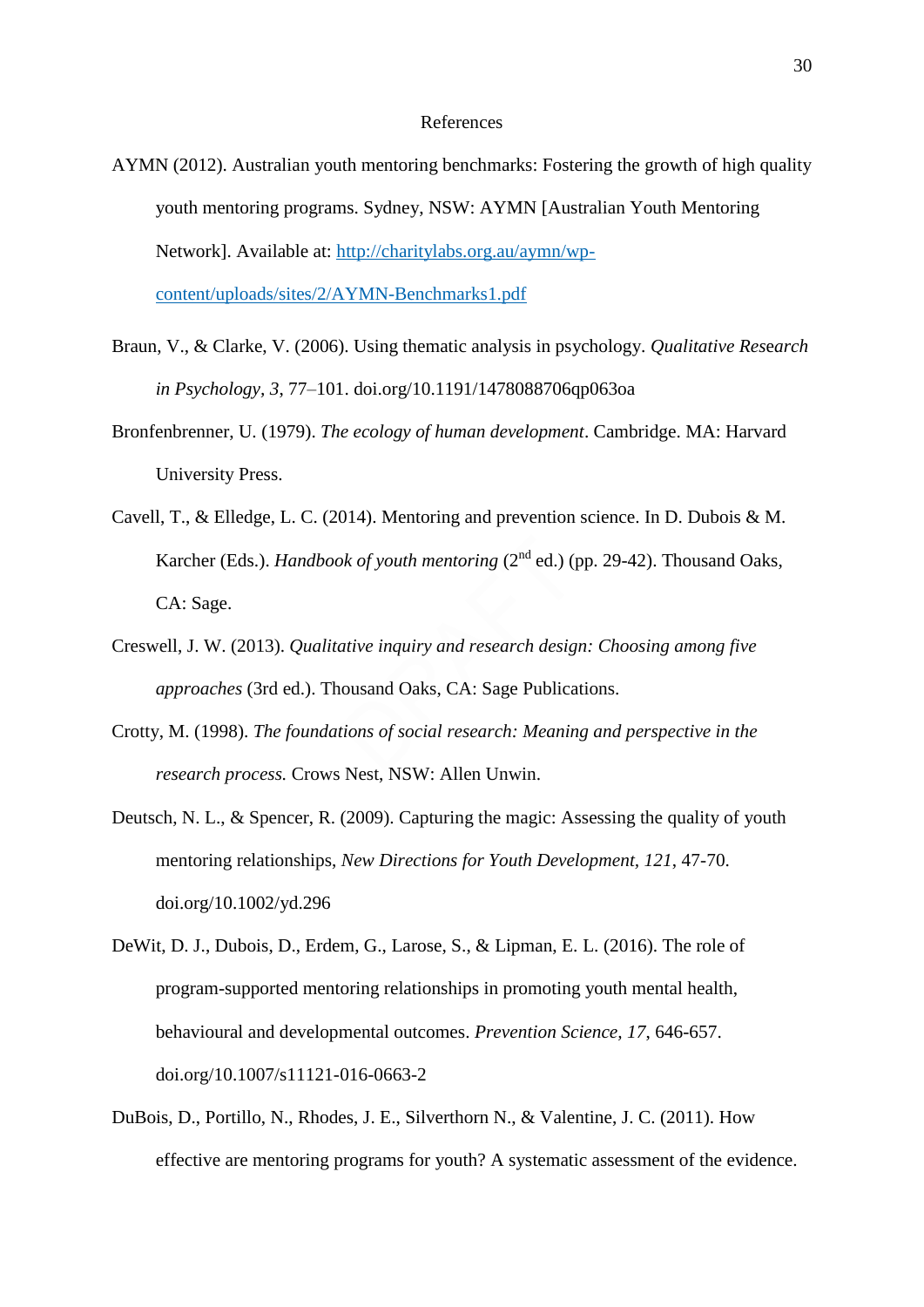*Psychological Science in the Public Interest*, *12*, 57–91. doi.org/10.1177/1529100611414806

- Eby, L. T., Durley, J. R., Evans, S. C., & Ragins, B. R. (2008). Mentors' perceptions of negative mentoring experiences: Scale development and nomological validation. *Journal of Applied Psychology, 93*, 358-373. doi.org/10.1037/0021-9010.93.2.358
- Eby, L. T., McManus, S., Simon, S. A., & Russell, J. E. A. (2000). An examination of negative mentoring experiences from the protégé's perspective. *Journal of Vocational Behaviour, 57*, 42-61. doi.org/10.1006/jvbe.1999.1726
- Freedman, M. (1995). From friendly visiting to mentoring: A tale of two movements. In S. Goodlad (Ed.), *Students as tutors and mentors* (pp. 213-232*).* London: Kogan Page.
- Gomez, R. J., & Ryan, T. N. (2016). Speaking out: Youth led research as a methodology used with homeless youth. *Child & Adolescent Social Work Journal, 33*, 185-193. doi.org/10.1007/s10560-015-0414-4
- Grossman, J. B., & Rhodes, J. E. (2002). The test of time: Predictors and effects of duration in youth mentoring relationships. *American Journal of Community Psychology, 30*, 199-219. doi.org/10.1023/a:1014680827552
- Jucovy, L. (2007). *ABCs of school-based mentoring: Effective strategies for providing quality youth mentoring in schools and communities*. Washington, DC: The Hamilton Fish Institute on School and Community Violence. Retrieved from: http://educationnorthwest.org/sites/default/files/abcs.pdf
- Karcher, M., Nakkula, M., & Harris, J. (2005). Developmental mentoring match characteristics: Correspondence between mentors' and mentees' assessments of relationship quality. *Journal of Primary Prevention, 26*, 93-110. doi.org/10.1007/s10935-005-1847-x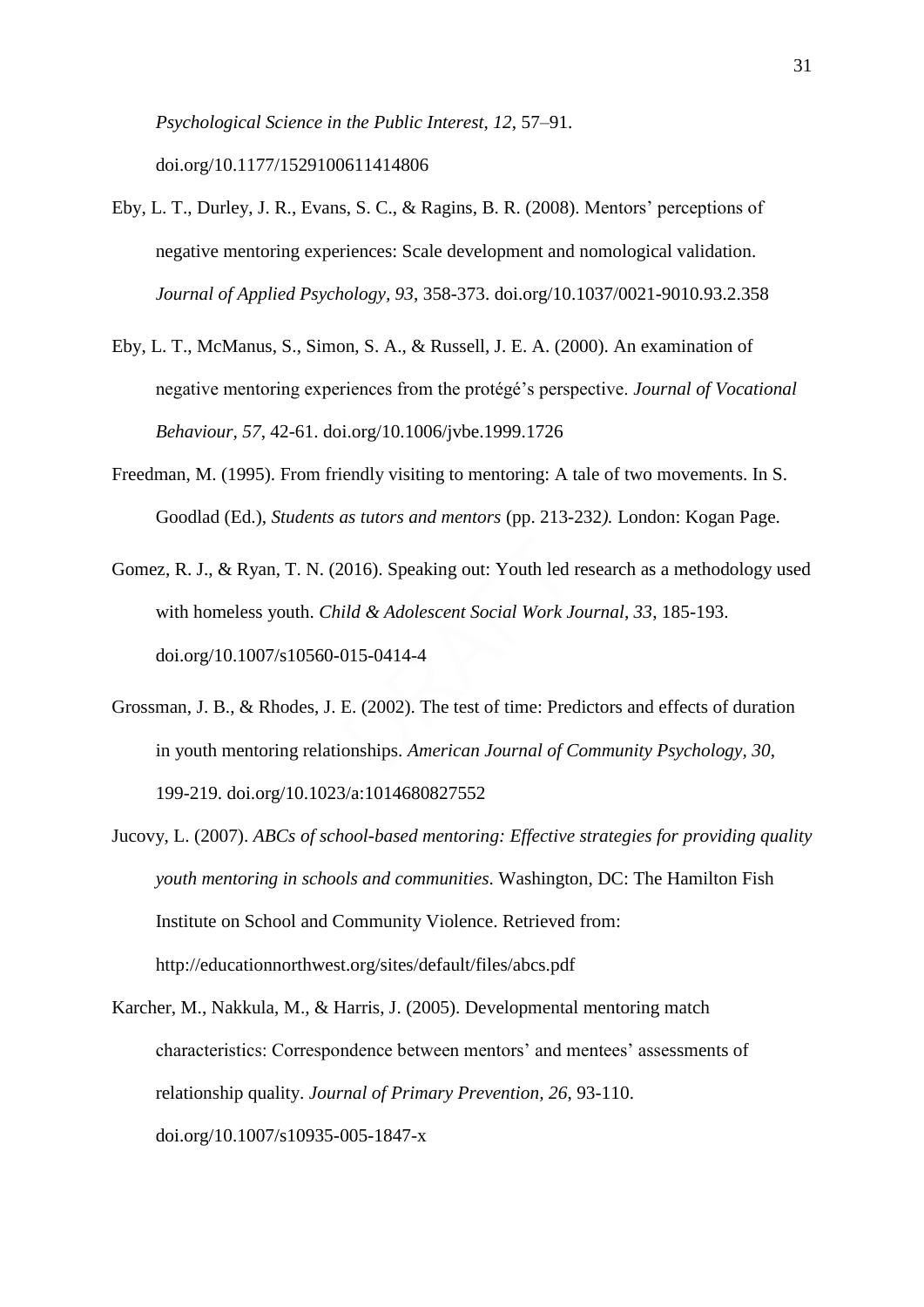- Kupersmidt, J. B., & Rhodes, J. E. (2014). Mentor training. In D. Dubois & M. Karcher (Eds.). *Handbook of youth mentoring* (2nd ed.) (pp. 439-455). Thousand Oaks, CA: Sage.
- MacCallum, J. & Beltman, S. (2003). Mentoring young people in Australia. In F. Kochan & J. Pascarelli (Eds.) *Reconstructing context, community and culture through mentoring: Global perspectives*. Greenwich, CT: Information Age Publishing. doi.org/10.1007/s10935-005-1847-x
- Martin, S. M., & Sifers, S. K. (2012). An evaluation of factors leading to mentor satisfaction with the mentoring relationship. *Children and Youth Services Review, 34*, 940–945. doi.org/10.1016/j.childyouth.2012.01.025
- McQuillin, S. D., Straight, G. G., & Saeki, E. (2015). Program support and value of training in mentors' satisfaction and anticipated continuation of school-based mentoring relationships. *Mentoring & Tutoring: Partnership in Learning, 23*, 133-148. doi.org/10.1080/13611267.2015.1047630
- Morrow, K., & Styles, M. (1995). *Building relationships with youth in program settings: A study of Big Brothers, Big Sisters.* Philadelphia, PA: Public/Private Ventures.
- Neuman, W.L. (2006). *Social research methods: Qualitative and quantitative approaches.* (6th ed.). Boston: Pearson/Allyn and Bacon.

NHMRC [National Medical Health and Medical Research Council]. (2007; updated 2015). *National statement on ethical conduct in human research.* Retrieved from <https://www.nhmrc.gov.au/book/chapter-4-2-children-and-young-people>

Rhodes, J. (2005). A model of youth mentoring. In D. Dubois & M. Karcher (Eds.). *Handbook of youth mentoring* (2nd ed.) (pp. 30-43). Thousand Oaks, CA: Sage.

Rhodes, J. (2002). *Stand by me: the risks and rewards of mentoring today's youth*. Cambridge, MA: Harvard University Press.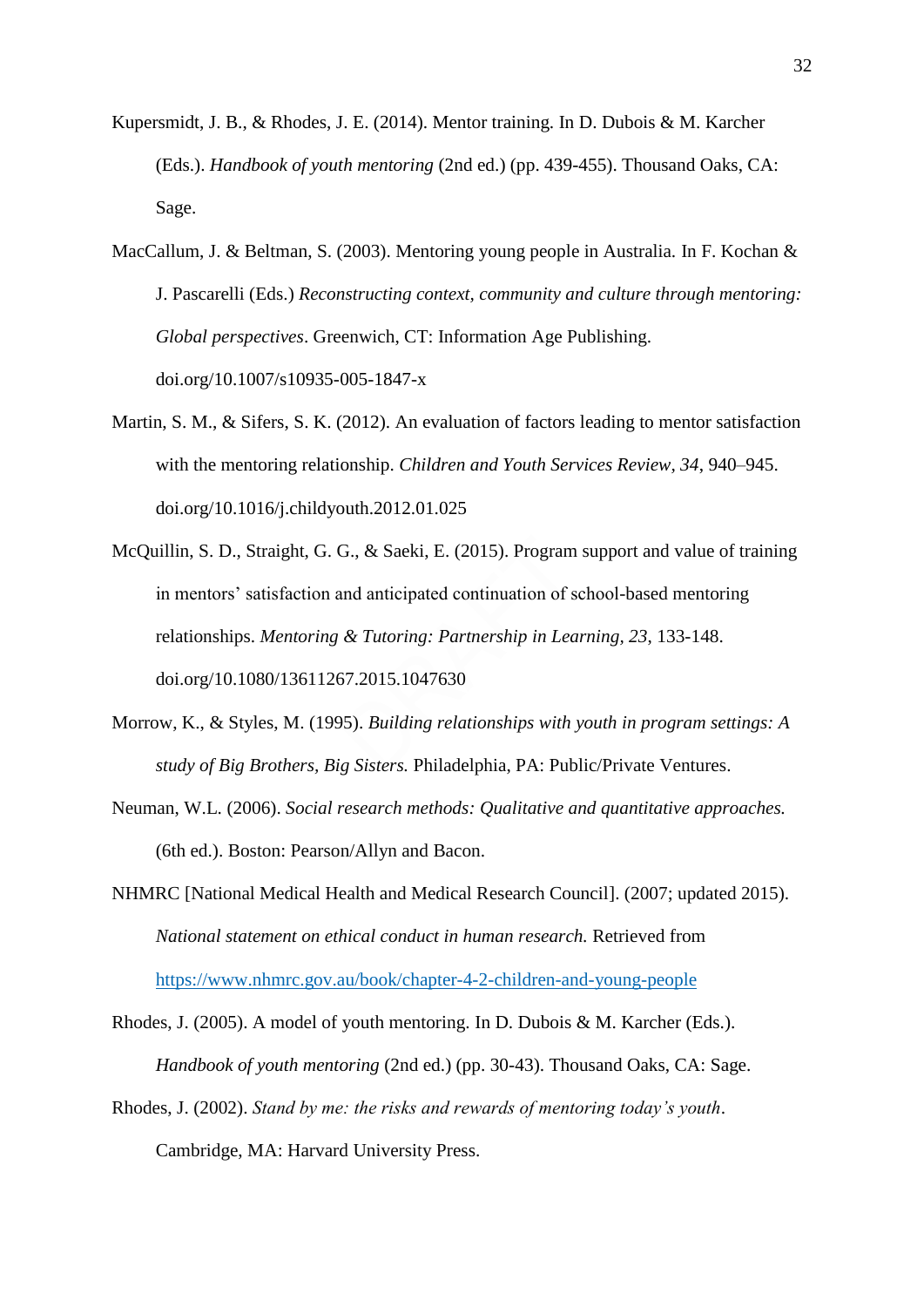- Rhodes, J., & DuBois, D. L. (2008). Mentoring relationships and programs for youth*. Current Directions in Psychological Science, 17*, 254*–*258*.*
- Rhodes, J., Liang, B., & Spencer, R. (2009). First do no harm: Ethical principles for youth mentoring relationships. *Professional Psychology: Research and Practice, 40*, 452-458. doi.org/10.1037/a0015073
- Rogoff, B. (2003). *The cultural nature of human development*. New York, NY: Oxford University Press.
- Schwartz, S., Rhodes, J., Spencer, R., & Grossman, J. (2013). Youth initiated mentoring: Investigating a new approach to working with vulnerable adolescents. *American Journal of Community Psychology, 52*, 155–169. doi.org/10.1007/s10464-013-9585-3
- Shelmerdine, S., & Louw, J. (2008). Characteristics of mentoring relationships. *Journal of Child and Adolescent Mental Health, 20*, 21–32. doi.org/10.2989/JCAMH.2008.20.1.5.490
- Shpigelman, C-N., & Gill, C. J. (2013). The characteristics of unsuccessful e-mentoring relationships for youth with disabilities. *Qualitative Health Research, 23*, 463–475. doi.org/10.1177/1049732312469115
- Smith, C. A., Newman-Thomas, C., & Stormont, M. (2015). Long-term mentors' perceptions of building mentoring relationships with at-risk youth. *Mentoring & Tutoring: Partnership in Learning, 23*, 248-267. Doi.org/10.1080/13611267.2015.1073566
- Spencer, R. (2007). "It's not what I expected": A qualitative study of youth mentoring relationship failures. *Journal of Adolescent Research, 22*, 331-354. doi.org/10.1177/0743558407301915
- St-Jean, E., & Audet, J. (2013). The effect of mentor intervention style in novice entrepreneur mentoring relationships. *Mentoring & Tutoring: Partnership in Learning, 21*, 96-119. doi.org/10.1080/13611267.2013.784061